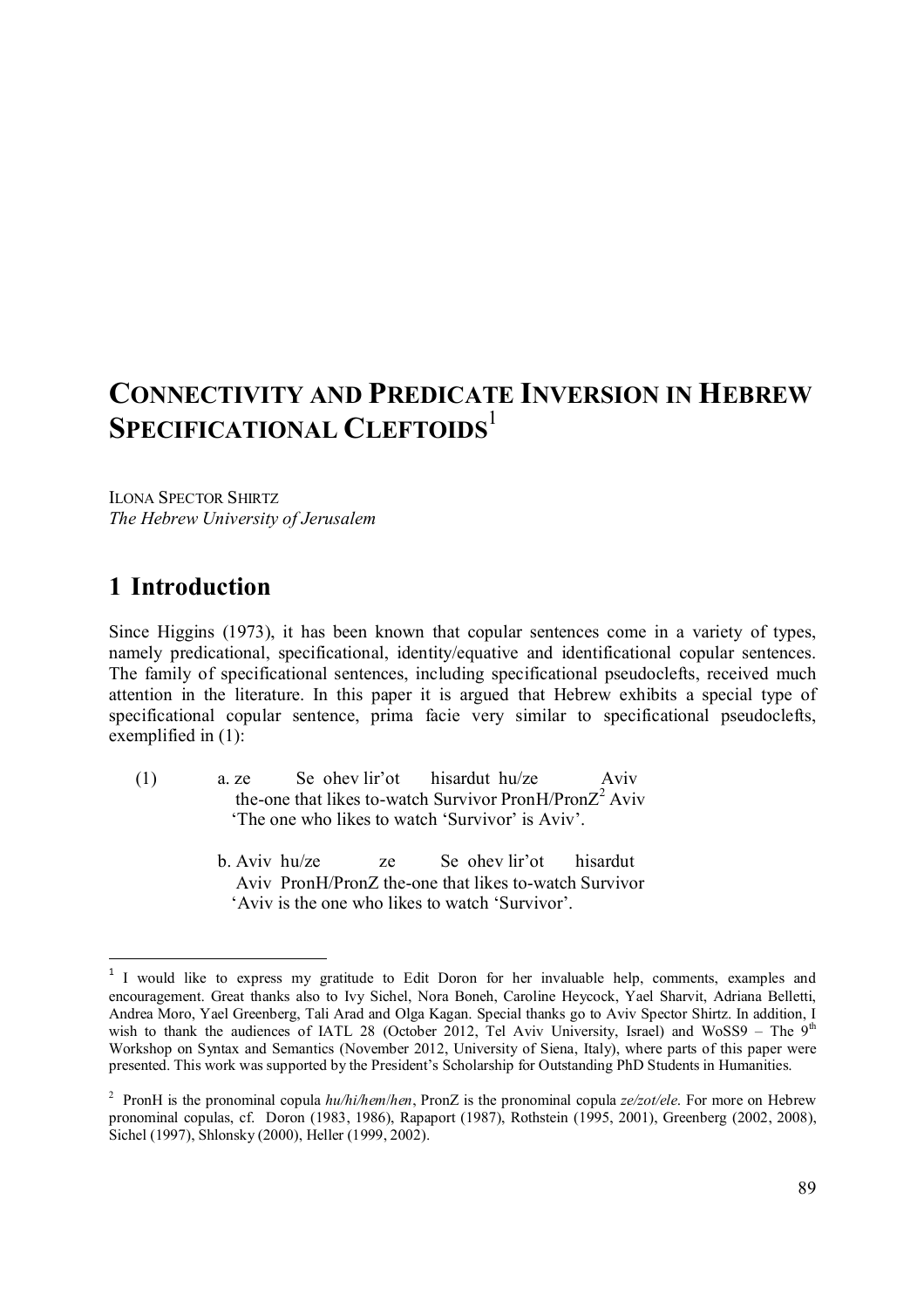These constructions will be referred to as *cleftoids*. Despite the differences between pseudoclefts and cleftoids, both exhibit similar effects with respect to connectivity, information structure, reversibility, A'-extraction and more. Therefore, in this paper, I will offer a unified account for both pseudoclefts and cleftoids, even though the paper will focus mainly on cleftoids. My research question is the following: given all the analyses that specificational sentences have received, it is still unclear how to account for connectivity properties that these sentences exhibit. This paper will focus on arguing that together with predicate inversion (Moro 1990, 1997, Den Dikken 2006), connectivity can be accounted for in specificational cleftoids and pseudoclefts.

The paper is structured as follows. In section 2 I will present the data from Hebrew. In section 3 I will briefly introduce previous analyses of specificational copular sentences in general, and pseudoclefts in particular, and their shortcomings in accounting for connectivity. In section 4 I will present evidence in favor of the syntactic predicate inversion approach along the lines of Moro (1990, 1997) and Den Dikken (2006), modifying the analysis to account for connectivity. More specifically, I propose viewing the Small Clause of inverse cleftoids as realization of FocP to allow for syntactic configuration of c-command for connectivity, with subsequent internal Merge of the original sentence into a subject and a predicate. Section 5 is dedicated to concluding remarks, open questions and prospects for further research.

### **2**x**Hebrew Cleftoids**

#### **2.1**x**Data**

-

In this section I will discuss Hebrew specificational cleftoids in (1), repeated here:

- (2) a. ze Se ohev lir'ot hisardut hu/ze Aviv the-one.masc that likes to-watch Survivor PronH/PronZ Aviv 'The one who likes to watch 'Survivor' is Aviv'.
	- b. Aviv hu/ze ze Se ohev lir'ot hisardut Aviv PronH/PronZ the-one.masc that likes to-watch Survivor 'Aviv is the one who likes to watch 'Survivor'.

Cleftoids are comprised of a relative clause, headed by the demonstrative pronoun *ze* ('the one'), a pronominal copula and a DP counterweight<sup>3</sup>. The order can also be reversed. Cleftoids resemble pseudoclefts but are different in some respects<sup>4</sup>; the relative clause of cleftoids is headed by the pronoun *ze* ('the-one'), while the free relative of pseudoclefts is headed by a *wh*pronoun *mi/ma* ('who/what'). The RC head of cleftoids, *ze*, matches in number and gender with the counterweight (thus it can inflect for number and gender,  $ze$  – masc.,  $zo(t)$  – fem.,  $ele$  – pl.),

<sup>&</sup>lt;sup>3</sup> A term from Heycock and Kroch (1999), who refer to the non-wh XP of a pseudocleft by the name 'counterweight', which I adopt here.

<sup>4</sup> Hebrew has also *ze*-clefts (Spector 2012):

<sup>(</sup>i) ze aviv Se ohev lir'ot hisardut

it Aviv that likes to-watch Survivor

 <sup>&#</sup>x27;It's Aviv that likes to watch Survivor'.

Moreover, Hebrew cleftoids are different from Arabic clefts, discussed in Ouhalla (2000), which do not show word order reversal. And also different from Frascarelli's (2010) 'cleft-like' constructions.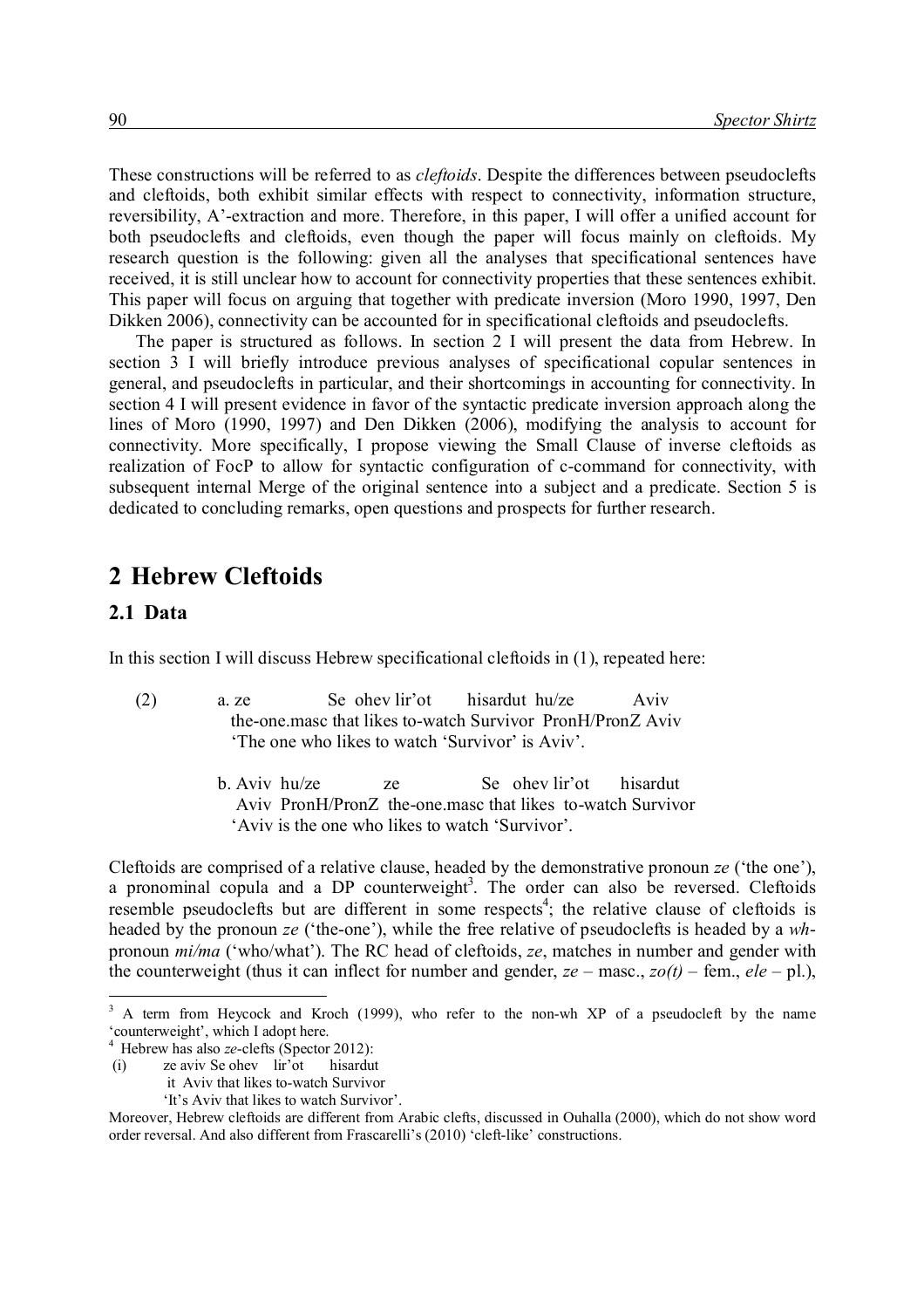and the counterweight can be only NP/DP (*Aviv* in (1)), while pseudoclefts may have various XPs in the counterweight position (Heller 1999). Contrary to pseudoclefts (3a), the counterweight of cleftoids (3b) must be referring and not quantificational:

(3) a. ma Se raiti Sam ze kol seleb Se huzkar le-axrona what that saw.I there PronZ every celebrity that mentioned was lately ba-iton in-the-newspaper 'What I saw there was every celebrity that was mentioned lately in the newspaper'. b. \*ze Se raiti Sam ze kol seleb Se huzkar le-axrona the-one that saw.I there PronZ every celebrity that mentioned.was lately ba-iton in-the-newspaper

> 'The one that I saw there was every celebrity that was mentioned lately in the newspaper'.

Hebrew cleftoids in (1) and throughout this paper are assumed to belong to the family of specificational sentences (Higgins 1973), just as specificational pseudoclefts. Higgins shows that pseudoclefts in general can be predicational or specificational:

| (4) | a. What John is is important to him.     | Predicational   |
|-----|------------------------------------------|-----------------|
|     | b. What John is is important to himself. | Specificational |

In (4a), the postcopular constituent, or the counterweight, is a predicate of the *wh*-clause, i.e. John's role or occupation has the property of being important to him. In (4b), on the other hand, the counterweight *important to himself* is not a property of the free relative but specifies a property of the subject of the *wh*-clause, John, namely that John is important to himself. In this paper, only specificational pseudoclefts and cleftoids will be explored, since only they exhibit connectivity (Higgins 1973, Heycock and Kroch 1999, Heller 1999, Sharvit 1999, int.al.). Moreover, specificational pseudoclefts can show order reversal, where the counterweight precedes the free relative:

(5) a. Who she met was John b. John was who she met

This is important, since only pseudoclefts with the order [*wh*-clause copula counterweight] exhibit connectivity effects (Heycock and Kroch 2002), thus the two orders in (5) do not have equal status. Even though specificational pseudoclefts and cleftoids show connectivity, they pattern in a different manner in terms of different connectivity phenomena, as discussed next.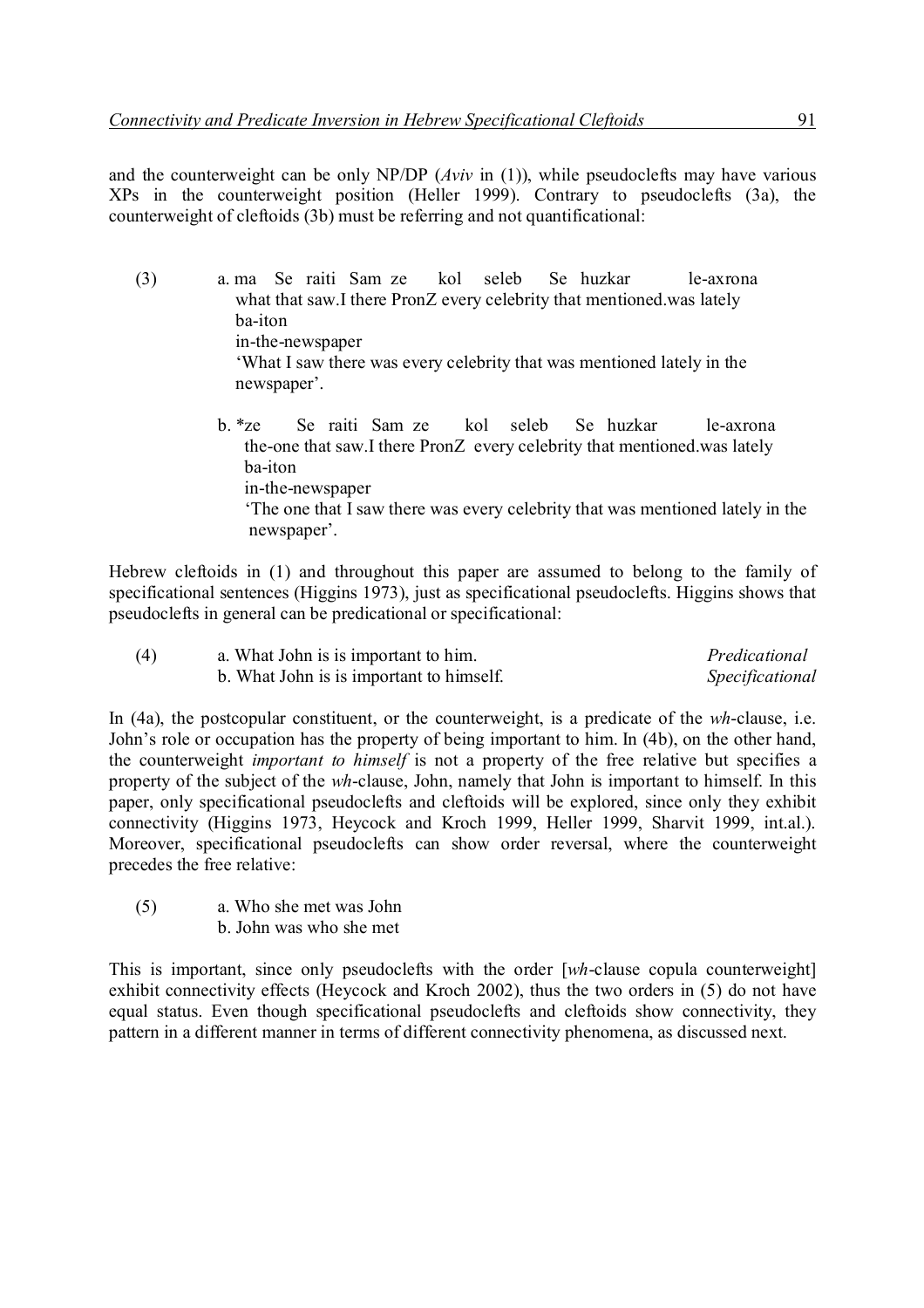### 2.2 **Connectivity**

First, let us begin by reviewing connectivity phenomena in specificational pseudoclefts in English. As defined in Mikkelsen (2011), connectivity is: "a phenomenon where an element is present or interpreted in a way that is normally associated with a certain syntactic configuration seemingly without that configuration obtaining". In other words, we are dealing with various binding phenomena which require local c-command, but without apparent c-command configuration. These are exemplified below:

Binding:

| (6) | a. What Harvey <sub>i</sub> heard were stories about himself <sub>i</sub><br>b. Harvey <sub>i</sub> heard stories about himself.<br>c. *What Harvey <sub>i</sub> heard stirred up stories about himselfi           | Principle A of BT     |
|-----|--------------------------------------------------------------------------------------------------------------------------------------------------------------------------------------------------------------------|-----------------------|
| (7) | a. *What Harvey <sub>i</sub> loves is himi<br>b. *Harvey <sub>i</sub> loves him <sub>i</sub><br>c. What Harvey <sub>i</sub> loves excites himi                                                                     | Principle B of BT     |
| (8) | a. *What he <sub>i</sub> heard were stories about Harvey <sub>i</sub><br>b. *He <sub>i</sub> heard stories about Harvey <sub>i</sub><br>c. What he <sub>i</sub> heard stirred up stories about Harvey <sub>i</sub> | Principle $C$ of $BT$ |

In these examples, connectivity is observed with respect to Binding Theory. In the (a) examples, the relevant anaphor/pronoun/R-expression is bound by its antecedent across the copula and without c-command, just like in verbal paraphrases of these pseudoclefts in (b) with ccommand<sup>5</sup>. The (c) examples show that connectivity does not arise in very similar configurations with initial *wh*-clause, but without the copula.

Connectivity is also observed with respect to opacity. Thus, (9a) is ambiguous between de dicto and de re readings, just like its verbal counterpart in (9b).

Opacity:

-

(9) a. What John is looking for is a doctor *de dicto/de re* b. John is looking for a doctor

Negative Polarity Items, which also require a local configuration for their licensing, can be found across the copula in pseudoclefts:

<sup>&</sup>lt;sup>5</sup> Connectivity is observed also with headed RCs and other specificational sentences (Mikkelsen 2011):

<sup>(</sup>i) a. The thing he<sub>i</sub> did next was wash himself<sub>i</sub>/\*him<sub>i</sub>/\*Harvey<sub>i</sub>

b. His<sub>i</sub> biggest worry is himself<sub>i</sub>/\*him<sub>i</sub>/\*Harvey<sub>i</sub>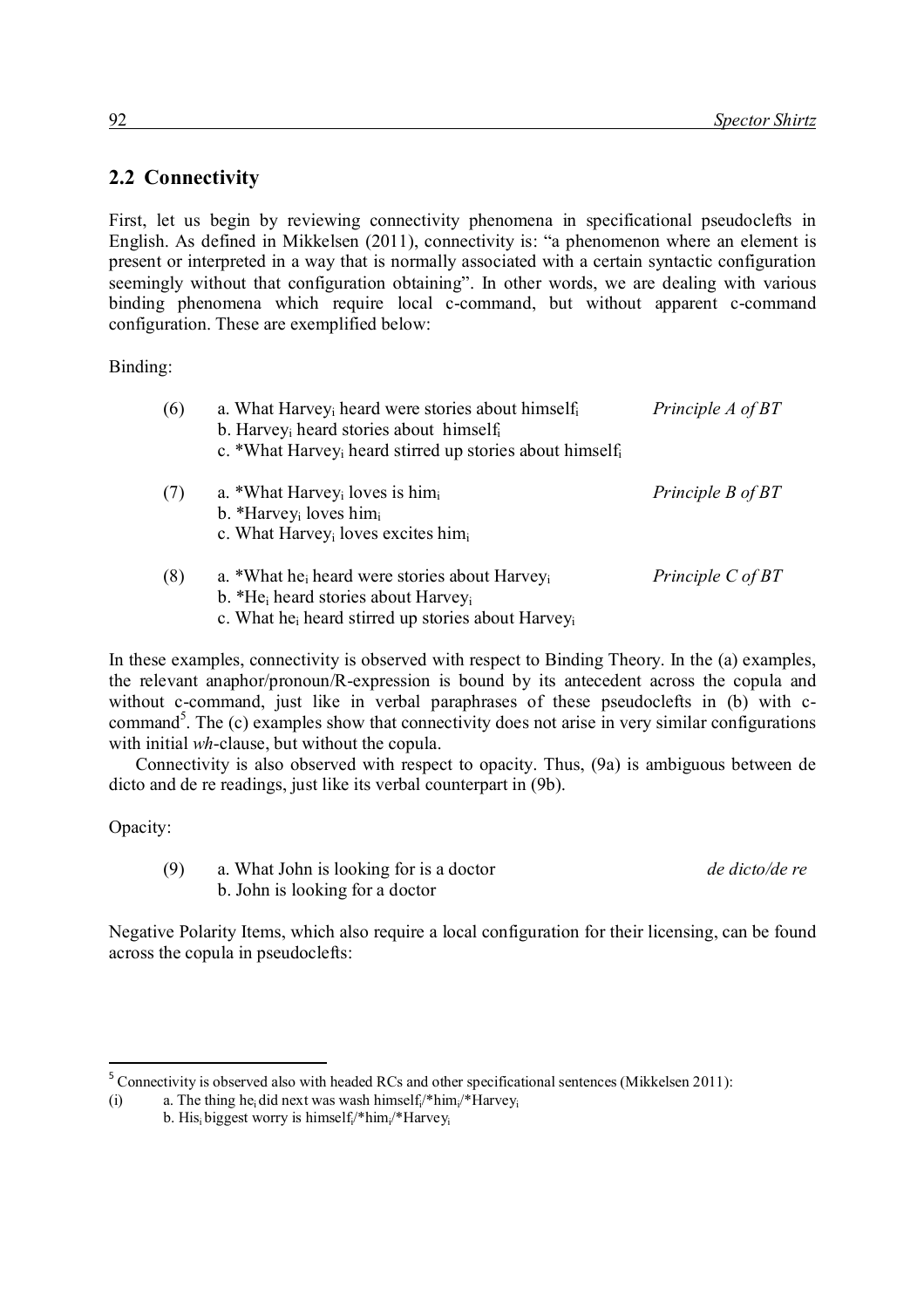NPI licensing:

(10) a. What nobody bought was any wine b. Nobody bought any wine

As we can see from the examples above, all connectivity phenomena in pseudoclefts are observed with 'regular' pseudoclefts, i.e. pseudoclefts which begin with the relative clause, the counterweight coming after the copula. This is also argued by Heycock and Kroch (2002) for English and can be seen from Heller's (1999, 2002) Hebrew examples. Moving on to cleftoids, we can see that as with pseudoclefts, only the 'inverse' order cleftoids show connectivity:

| (11) | a. ze |  | Se ha-boxen <sub>i</sub> mexapes ze et acmo <sub>i</sub> |  | $BT-A + 'et'$ |  |
|------|-------|--|----------------------------------------------------------|--|---------------|--|
|      |       |  | the-one that the-examiner searches PronZ acc. himself    |  |               |  |
|      |       |  | The one that the examiner looks for is himself           |  |               |  |

b. \*et acmo ze ze Se ha-boxen mexapes acc. himself PronZ the-one that the-examiner searches 'Himself is the one that the examiner looks for'.

We see in (11a) connectivity with respect to Principle A of the Binding Theory and the accusative case marker *et*; the anaphor in the counterweight is bound by the antecedent in the relative clause and the accusative marker *et* in the counterweight is licensed by the verb in the relative clause. The other order cleftoid in (11b) does not allow connectivity. In (12) and (13) connectivity with respect to principles B and C of the binding theory is shown, again only in inverse cleftoids:

| (12) | Se rina <sub>i</sub> xibka zot hi <sub>i</sub><br>$*$ zot<br>the-one that Rina hugged PronZ she<br>The one that Rina hugged is she'. | $RT - R$   |
|------|--------------------------------------------------------------------------------------------------------------------------------------|------------|
| (13) | *zot Se hi <sub>i</sub> xibka zot Rina<br>the-one that she hugged PronZ Rina<br>The one that she hugged is Rina'                     | $BT$ - $C$ |

However, contrary to pseudoclefts (14a), cleftoids (14b) do not exhibit connectivity with respect to negative concord items (NCI) licensing:

- (14) a. mi Se **lo** haya Sam ze **af** seleb Se nexSav le-maSehu who that neg. was there PronZ any celebrity that considered to-something 'Who wasn't there was any celebrity that counts'.
	- b.\*ze Se **lo** haya Sam ze **af** seleb Se nexSav le-maSehu the-one that neg. was there PronZ any celebrity that considered to-something 'The one that wasn't there was any celebrity that counts'.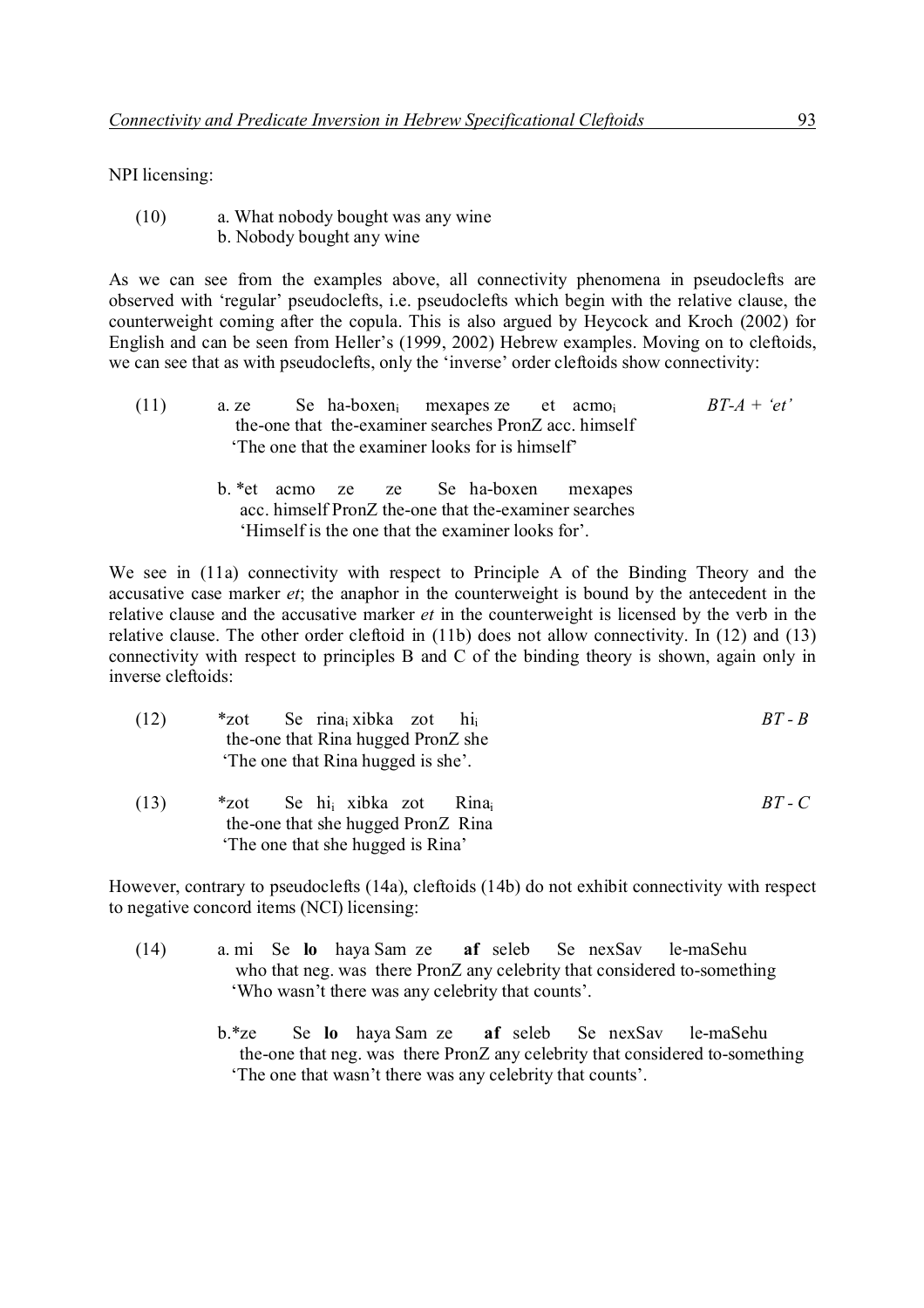The same goes for negative polarity items (NPI) licensing; they are licensed in pseudoclefts (15a) but not in cleftoids (15b):

- (15) a. mi Se hi **lo** mac'a ba-marpe'a Selanu ze rofe Se mevin who that she neg. found in-the-clinic our PronZ doctor that understands **davar ve-xaci davar<sup>6</sup>** be-psixologiya thing and half thing in psychology 'Who she haven't found in our clinic is a doctor who knows anything about psychology'.
	- b. \*ze Se hi **lo** mac'a ba-marpe'a Selanu ze rofe Se the-one that she neg. found in-the-clinic our PronZ doctor that mevin **davar ve-xaci davar** be-psixologiya understands thing and half thing in psychology 'The one she haven't found in our clinic is a doctor who knows anything about psychology'.

Contrary to pseudoclefts, cleftoids also do not exhibit opacity<sup>7</sup>:

| (16) | a. ma Se aviv mexapes ze rofe menateax<br>what that Aviv seeks PronZ surgeon<br>'What Aviv seeks is a surgeon'.                                                                                                                                                                                                                                                                                                                                                                            | de dicto/de re    |
|------|--------------------------------------------------------------------------------------------------------------------------------------------------------------------------------------------------------------------------------------------------------------------------------------------------------------------------------------------------------------------------------------------------------------------------------------------------------------------------------------------|-------------------|
|      | b. ze Se aviv mexapes ze rofe menateax<br>the-one that Aviv seeks PronZ surgeon<br>The one that Aviv seeks is a surgeon'.                                                                                                                                                                                                                                                                                                                                                                  | only <i>de re</i> |
|      | $\blacksquare$ $\blacksquare$ $\blacksquare$ $\blacksquare$ $\blacksquare$ $\blacksquare$ $\blacksquare$ $\blacksquare$ $\blacksquare$ $\blacksquare$ $\blacksquare$ $\blacksquare$ $\blacksquare$ $\blacksquare$ $\blacksquare$ $\blacksquare$ $\blacksquare$ $\blacksquare$ $\blacksquare$ $\blacksquare$ $\blacksquare$ $\blacksquare$ $\blacksquare$ $\blacksquare$ $\blacksquare$ $\blacksquare$ $\blacksquare$ $\blacksquare$ $\blacksquare$ $\blacksquare$ $\blacksquare$ $\blacks$ |                   |

A possible explanation for the difference of cleftoids from pseudoclefts in disallowing NPI, NCI and opacity connectivity is the fact that [ze Se…] clause of cleftoids carries an existential presupposition, it being a definite DP and unlike the *wh*-clause of pseudoclefts (see Percus 1997 for a similar claim and argumentation). Thus, *de dicto* reading is blocked. This also explains the impossibility of NPIs and NCIs: in order to license the NPI and NCI elements, negation needs to be present in the [ze Se] clause; however, this clashes with the fact that the thing denoted by the RC head *ze* and co-referential with the DP in counterweight is presupposed to exist. So, in (15b), for example, the presupposition is that she found somebody who has the property X, which clashes with the assertion that she hasn't found somebody which has the property X.

What is still in need of explanation is why connectivity with respect to Binding Theory arises in cleftoids, and why only in inverse cleftoids.

(i) ma Se aviv mexapes lo kayam what that Aviv seeks neg. exist

-

'What Aviv seeks does not exist'.

<sup>&</sup>lt;sup>6</sup> The idiomatic *davar ve-xaci davar* is an NPI item in Hebrew. It requires the presence of a local negation in order to be licensed.

<sup>&</sup>lt;sup>7</sup>Edit Doron (p.c.) points that opacity in pseudoclefts is not a property of pseudoclefts per se, but presumably of the free relative alone:

Here, both de re and de dicto readings are present, even though this is not a pseudocleft. If opacity is irrelevant to cleftoids and pseudoclefts, it should not be relevant to analyses of connectivity in specificational sentences.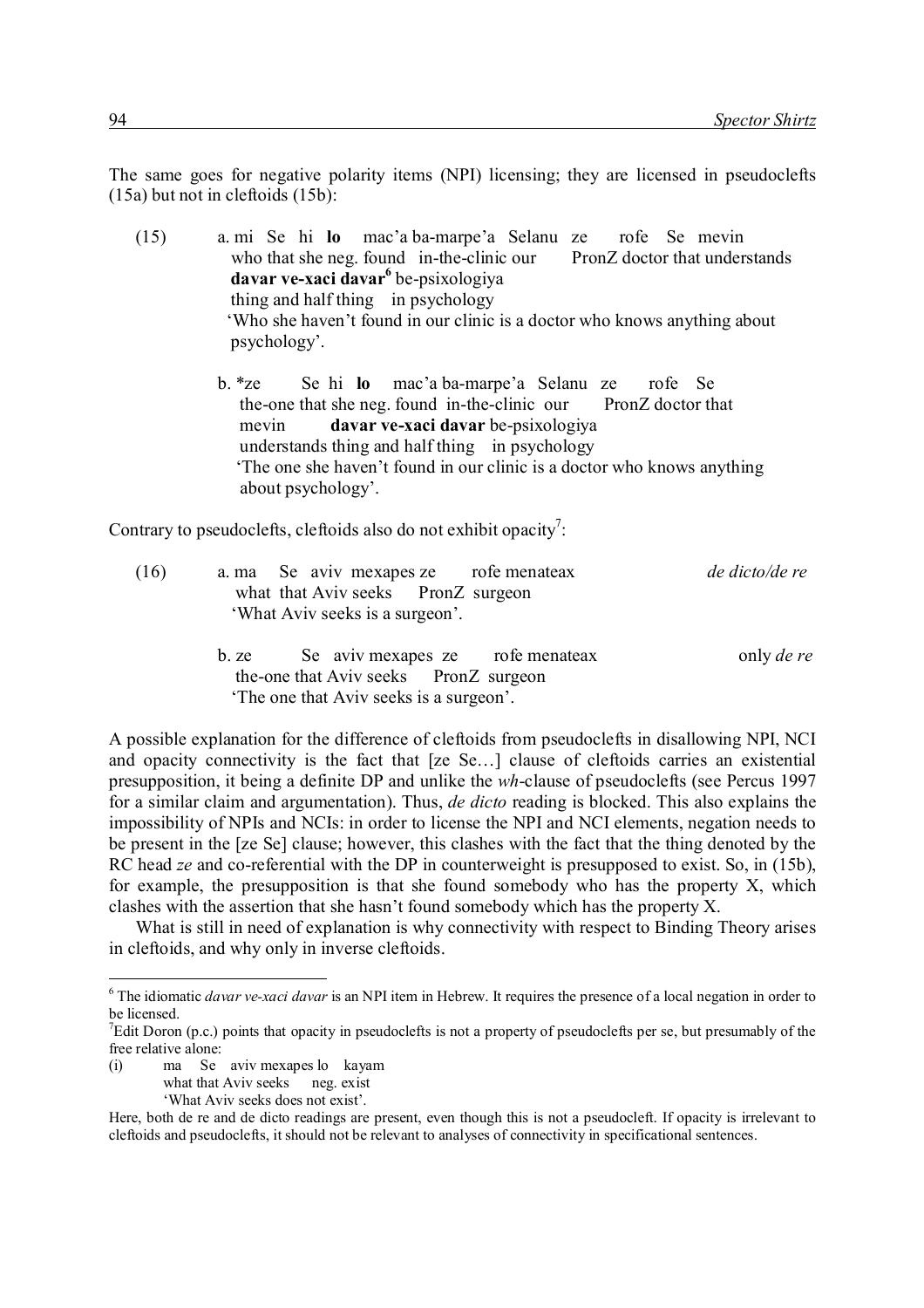#### **2.3 Information Structure**

Another similarity between the reverse order pseudoclefts and cleftoids is their information structure, as discussed by Declerck (1988), Heycock and Kroch (2002), Den Dikken (2005), int.al. for pseudoclefts and specificational copular sentences:

| (17) | A: who was the culprit? (John or Bill?)<br>B: JOHN was the culprit.                  |
|------|--------------------------------------------------------------------------------------|
| (18) | A: what was John? (was John the culprit or the victim?)<br>B: John was THE CULPRIT.  |
| (19) | A: Who was the culprit? (John or Bill?)<br>B: the culprit was JOHN.                  |
| (20) | A: what was John? (was John the culprit or the victim?)<br>B: *THE CULPRIT was John. |

While some specificational sentences can exhibit focus on either one of the DPs (17-18), other order specificational sentences can only focus the postcopular DP (19-20). The same information structure properties are observed with reverse cleftoids, which can only focus the counterweight and not the relative clause:

| (21) | a. mi haya ze Se aSem, aviv o ron?<br>who was the-one that guilty, Aviv or Ron<br>'Who was the one that was guilty, Aviv or Ron?'                                                         |
|------|-------------------------------------------------------------------------------------------------------------------------------------------------------------------------------------------|
|      | b. ze Se aSem haya $[AVIV]$<br>the-one that guilty was Aviv<br>The one that was guilty was Aviv'.                                                                                         |
| (22) | a ma haya aviv, ze Se aSem o ze Se xaf mi-peSa?<br>what was Aviv, the-one that guilty or the-one that innocent?<br>'What was Aviv, the one that was guilty or the one that was innocent?' |
|      | $b.$ # [ZE SE ASEM] haya aviv                                                                                                                                                             |

 the-one that guilty was Aviv 'The one that was guilty was Aviv'.

Once again, similarly to what is observed by Heycock and Kroch (2002), cleftoids of the order [counterweight – copula – relative clause] can focus either one of the constituents: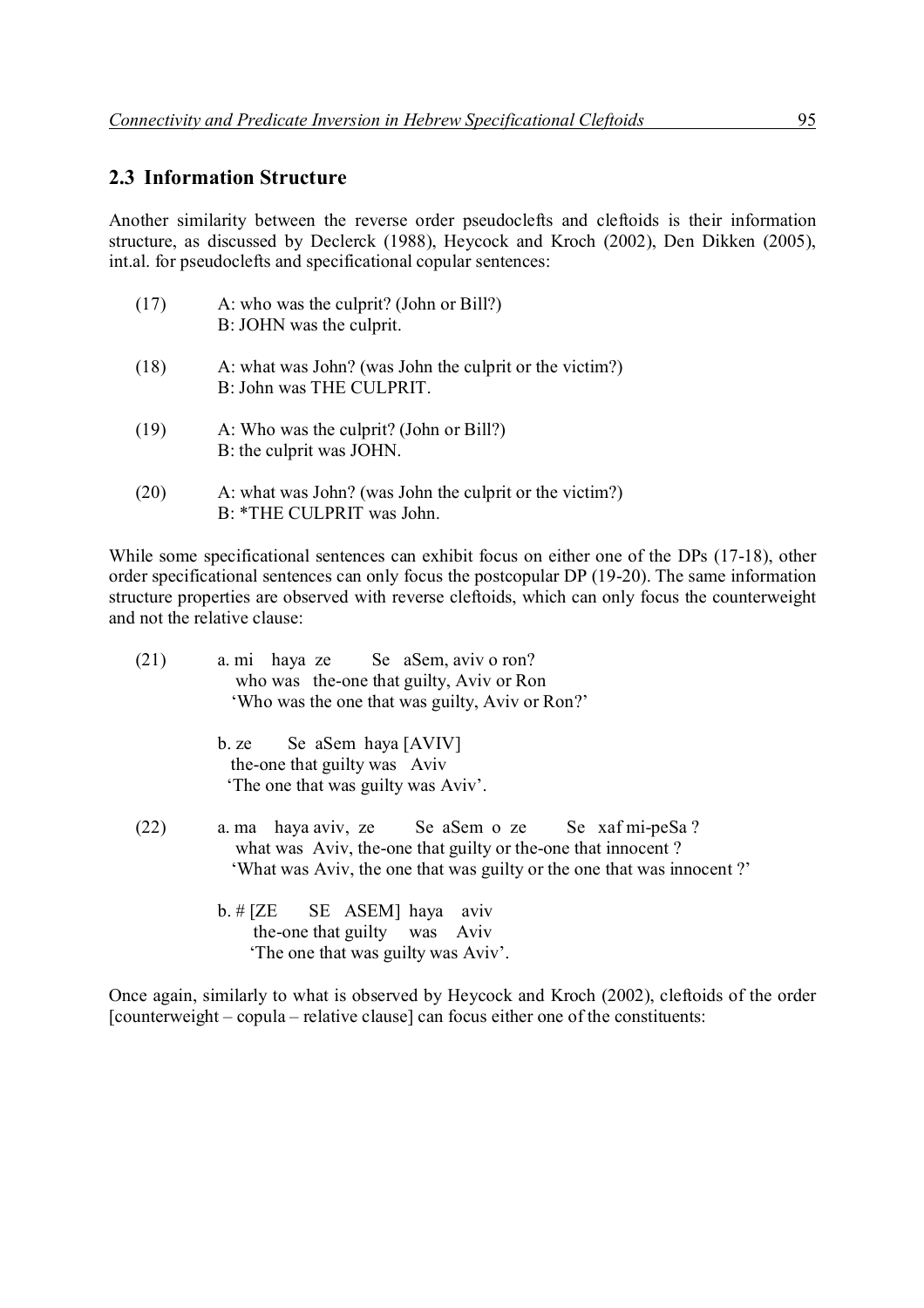| (23) | a. mi haya ze Se aSem, aviv o ron?<br>who was the-one that guilty, Aviv or Ron<br>'Who was the one that was guilty, Aviv or Ron?'                                                         |
|------|-------------------------------------------------------------------------------------------------------------------------------------------------------------------------------------------|
|      | b. [AVIV] haya ze Se aSem<br>Aviv was the-one that guilty<br>'Aviv was the one that was guilty'.                                                                                          |
| (24) | a ma haya aviv, ze Se aSem o ze Se xaf mi-peSa?<br>what was Aviv, the-one that guilty or the-one that innocent?<br>'What was Aviv, the one that was guilty or the one that was innocent?' |
|      | b. Aviv haya [ZE SE ASEM]<br>Aviv was the-one that guilty<br>'Aviv was the one that was guilty'.                                                                                          |

With these data in mind, we now proceed to reviewing the analyses that specificational copular sentences in general, in pseudoclefts in particular, have received in the literature. The analyses and their shortcomings are followed by motivations for the syntactic approach of predicate inversion and its application on Hebrew cleftoids.

## **3**x**Theoretical Background**

### **3.1 Approaches to Specificational Copular Sentences**

Since specificational cleftoids and pseudoclefts belong to the family of specificational copular sentences in general, it is worthwhile to review these approaches and their shortcomings, setting up the stage for presenting my account. Several types of approaches to specificational sentences can be found in the literature, roughly divided between syntactic, semantic (equative), and pertaining to analysis on the dimension of information structure, notwithstanding differences between them. In this section I will briefly review these approaches and how they deal with connectivity<sup>8</sup>.

*Syntactic Approaches*. Let us begin with predicational approaches to the problem of the ambiguity of copular sentences (Moro 1990, 1997, Williams 1983, 1994, Heggie 1988, Den Dikken 2005, 2006, Adger and Ramchand 2003, Mikkelsen 2005, Geist 2007, int.al.), which posit only one semantic relation between the precopular and the postcopular constituents, namely a predication relation. The copula is semantically vacuous and the order of the elements in its complement SC is always argument-predicate. While this order is straightforward on the surface for predicational sentences, specificational sentences, repeated here, are derived syntactically via 'Predicate Inversion' (Moro 1990, 1997, Den Dikken 2006).

<sup>-</sup> $8 \text{ For a more extensive overview of the literature on copular clauses, see Mikkelsen (2011).}$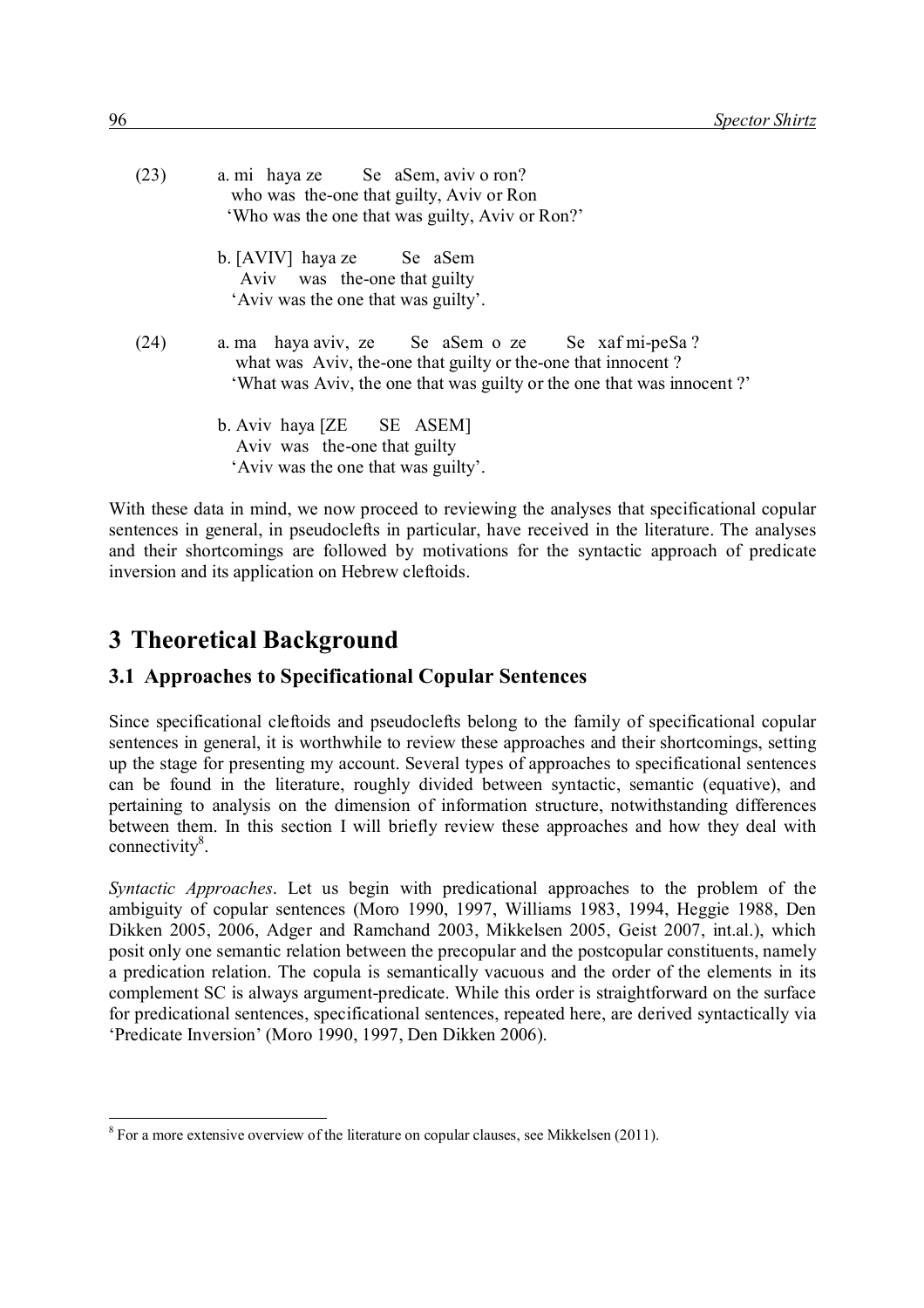(25) Specificational What I don't like about John is his tie The murderer is John The problem is Brian's arrest

Inversion of the predicate means it is fronted from complement position of Small Clause (RelP) across the subject to SpecTP (Den Dikken 2006)<sup>9</sup>. For example, the derivation of *The problem is Brian's arrest* will proceed as following:

(26)  $\left[\text{Tr}\left[\text{the problem}\right]_{i}\left[\text{T+Rel}\right]_{i}\right]_{i}^{T}$  [Relp Brian's arrest  $\left[\text{Rel}\left[t_{i}\right]\right]_{i}^{T}$ ]]

If specificational sentences are simply inverse predicational sentences, a terminological ambiguity arises; on these accounts, predicational copular sentences are *canonical* and specificational copular sentences are *inverse*. Things get more confusing when we are dealing with specificational pseudoclefts; 'regular' pseudoclefts, beginning with *wh*-clause, are, in fact, inverse and pseudoclefts of the reverse order, where the *wh*-clause comes post-copularly, are canonical:

| (27) | a. What I don't like about John is his tie | inverse   |
|------|--------------------------------------------|-----------|
|      | b. His tie is what I don't like about John | canonical |

The canonical/ inverse dichotomy is based on how specificational sentences behave with respect to obligatoriness of the copula under SC taking verbs like 'consider and A' – extraction of and out of postcopular DP, as first noted by Moro (1990). First, notice the behavior of the copula when copular clauses are embedded under an ECM verb:

| (28) | I consider Brian's arrest (to be) the problem   | canonical |
|------|-------------------------------------------------|-----------|
| (29) | I consider the problem *(to be) Brian's arrest. | inverse   |

In canonical predicational sentences, such as (28), the copula is optional, while in specificational copular sentences, which are claimed to be inverse (29), the copula is obligatory. This is explained under predicate inversion analysis; in specificational sentences the copula is needed in order to extend the domain and prevent a Relativized Minimality violation (Rizzi 1990), when the predicate raises to SpecTP while crossing the subject<sup>10</sup> (Den Dikken 2006). Now let us look into A'-extraction cases:

<sup>&</sup>lt;sup>9</sup> Or SpecCP (Heggie 1988). However, Den Dikken shows that specificational sentences allow raising, supporting the analysis whereby the predicate raises to thematic position, namely SpecTP.

 $10$  The subject being the closest candidate for raising.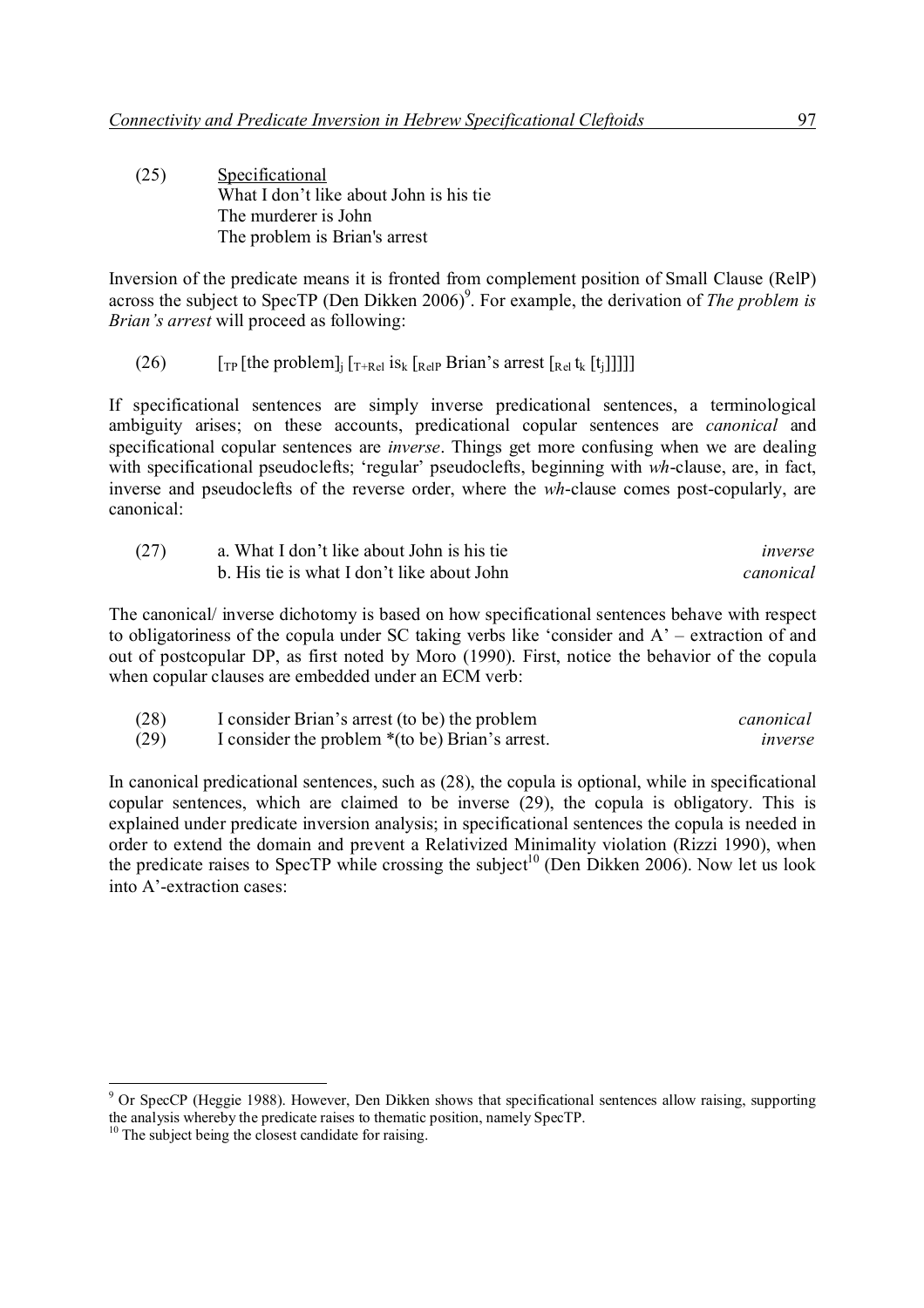| (30) | I think Brian's arrest was the problem.                                                                                                                    | canonical |
|------|------------------------------------------------------------------------------------------------------------------------------------------------------------|-----------|
|      | a. Whose arrest <sub>k</sub> do you think $[t]_k$ was the problem?<br>b. How big a problem <sub>k</sub> do you think Brian's arrest was [t] <sub>k</sub> ? |           |
| (31) | I think the problem was Brian's arrest.                                                                                                                    | Inverse   |

a. \* How big a problem<sub>k</sub> do you think  $[t]_k$  was Brian's arrest?

b. \* Whose arrest<sub>k</sub> do you think the problem was  $[t]_k$ ?

Extraction shows that canonical and inverse sentences are not equal. What is relevant here are the (b) examples; while in canonical (30b) it is grammatical to A'-move the postcopular constituent, which is the predicate, in inverse sentences such as (31b) it is impossible to extract the postcopular constituent, it being a subject. Since it is the subject, it is situated in a left branch specifier position, thus extraction from/of it is banned by Subjacency<sup>11</sup>.

Unfortunately, predicational approaches cannot account for connectivity. An exception is Den Dikken et. al. (2000); there, specificational pseudoclefts are divided into two types. Connectivity of one type is analyzed along the lines of LF reconstruction together with predicate inversion, but without much elaborating on the precise mechanism of such reconstruction, while connectivity among the other type is analyzed in terms of Question in Disguise theory, to be discussed in §3.2.3. Ultimately, predicational approach is what I will adopt here, but with modifications which will allow accounting for connectivity.

*Equative approaches*. These approaches maintain that specificational copular sentences are semantically equative, while predicational copular sentences are predicational and there is no transformational relation in the syntax between the two. These analyses are referred to as equative approaches (Jacobson 1994, Sharvit 1999, Heycock and Kroch 1998, 1999, Heller 2002). Since specificational sentences, including pseudoclefts, are equative, they can exhibit either one of the word orders with no expected asymmetries and without positing predicate inversion.

If specificational copular sentences are indeed equative, it is difficult to account for connectivity. Sharvit (1999) and Heller (1999, 2002), for example, follow Jacobson's (1994) 'semantic approach to connectivity', and claim that there is no c-command configuration at any level of syntactic representation in these cases. Connectivity, thus, is a purely semantic phenomenon with no need for c-command or sisterhood for licensing, but rather connectivity stems from equation of high semantic types. Such an account will not be tenable for specificational cleftoids, since there are asymmetries in the two word orders with respect to various phenomena, to be discussed in the next sections. Moreover, it is also problematic to discard the theoretical notion of c-command in the domain of connectivity phenomena, when this hierarchical relation is so prominent in all other domains of the grammar.

*Pragmatic approaches*. In the domain of pragmatics, two approaches came to be prominent in the literature. The first is Question-in-Disguise / Ellipsis approach (Ross 1972, Schlenker 1998, Den Dikken et.al. 2000, Schlenker 2003), which is another variant of semantic approaches to specificational copular sentences and in particular to pseudoclefts. According to this approach,

 $11$  The Subject condition (Ross 1986).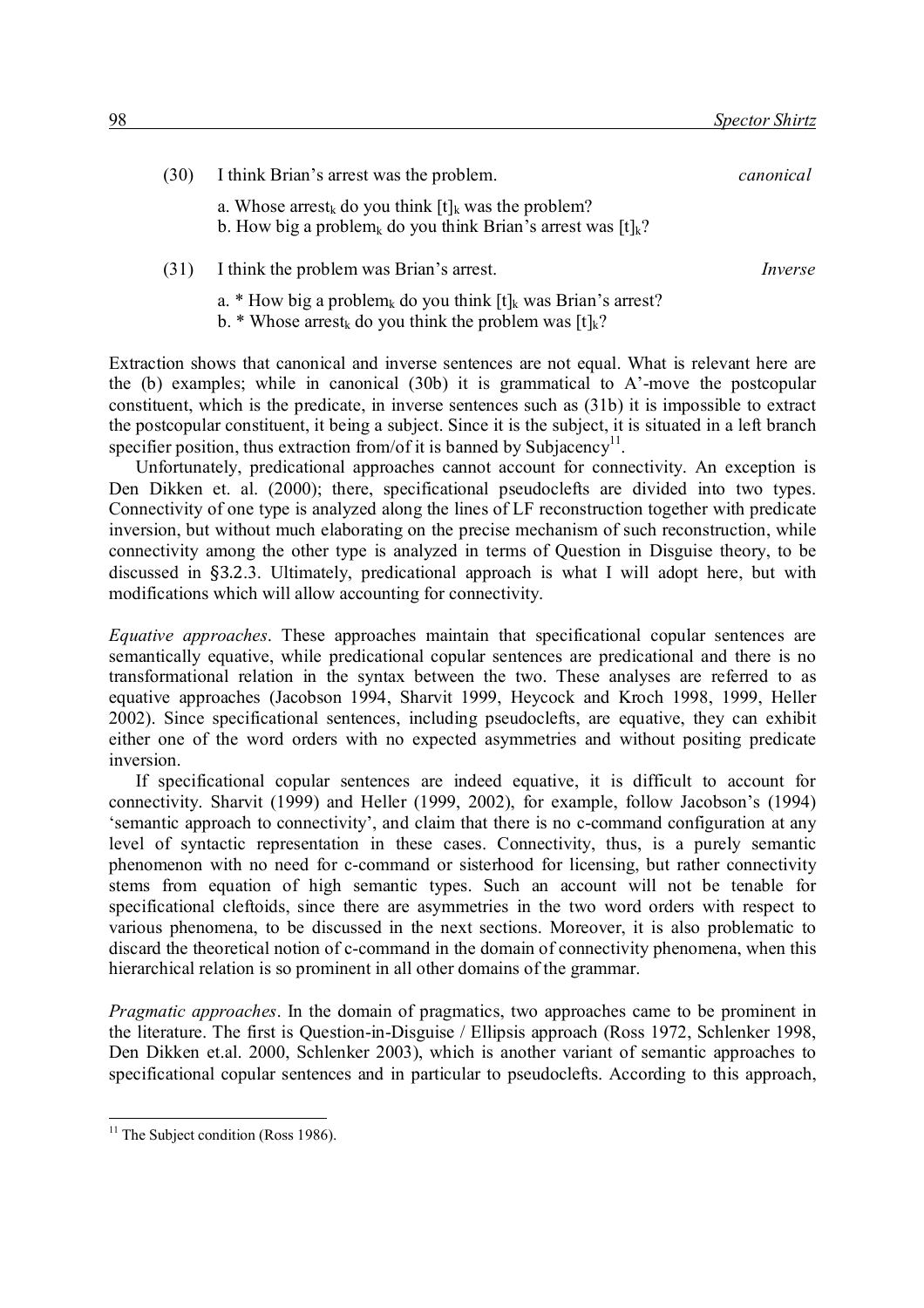specificational pseudoclefts are equations of a concealed question with an elided answer, i.e. equations of propositions.

- (32) a. What John likes is himself
	- b. [What John likes  $\parallel$  is [John likes himself]

The pseudocleft in (32) is a question-answer pair, where part of the answer in the counterweight is elided.

On this approach, the c-command configuration required to license connectivity effects is present, but obscured by ellipsis. Once again, the relationship that holds between the *wh*-clause and the counterweight is the one of equation, not predication. What is needed to motivate such an approach is to show that the pre-copular *wh*-clause is a question and that the postcopular constituent has propositional semantics and distribution of a full IP, which will be shown to be untenable for cleftoids.

Another variant of pragmatic/semantic approaches is Heycock and Kroch's (2002) more recent account in terms of information structure. Even though Heycock and Kroch maintain that specificational sentences are semantically equative, they do notice asymmetries between the two orders, such as connectivity (which is exhibited only in regular pseudoclefts beginning with *wh*clause<sup>12</sup>) and information structure. However, the asymmetry does not lie in the argument/subject – predicate relation, but in the partition of information structure onto GROUND – FOCUS, where the movement of the focus phrase from the GROUND to SpecFocP is a kind of inversion on the level of information structure. This inversion is needed since despite the asymmetries, semantically, specificationals are still equatives. If so, two referring DPs cannot combine semantically. However, focus and ground can, by allowing the focus to bind the variable of the ground.

(33)  $\left[\begin{array}{cc} \text{[FocP] FocUs} \end{array} \right]$  [soch had fallen down]<sub>i</sub>  $\left[\begin{array}{cc} \text{[Foc]} \end{array} \right]$   $\left[\begin{array}{cc} \text{[FocVND] Foc} \end{array} \right]$  [ $\left[\begin{array}{cc} \text{[FocVND]} \end{array} \right]$ ]

In this kind of configuration, and taking into account that this level of information structure, LF, is pre-spell out, connectivity issues are easily accounted for. The problem remains in claiming that semantically we have a relation of equation and in positing a pre-syntactic level of information structure, which seems a rather stipulative move.

*A note on terminology*. I will provide argumentation in favor of the syntactic predicational approach, with modifications which will allow explaining connectivity. I will argue that cleftoids such as (2a) are instances of predicate inversion (i.e. *inverse*), while cleftoids in (2a) are regular predicational sentences (i.e. *canonical*). In order to avoid terminological confusion, I will adopt Moro's (1990, 1997) and Den Dikken's (2006) terminology, which is worth stressing: Sentences that have an ordinary subject-predicate structure are **canonical**. These are ordinary predicative sentences and also reverse pseudoclefts:

- (34) a. John's tie is what I don't like about him
	- b. John is the murderer
	- c. Brian's arrest is the problem

<sup>-</sup> $12$  Inverse on predicational accounts such as Den Dikken (2006).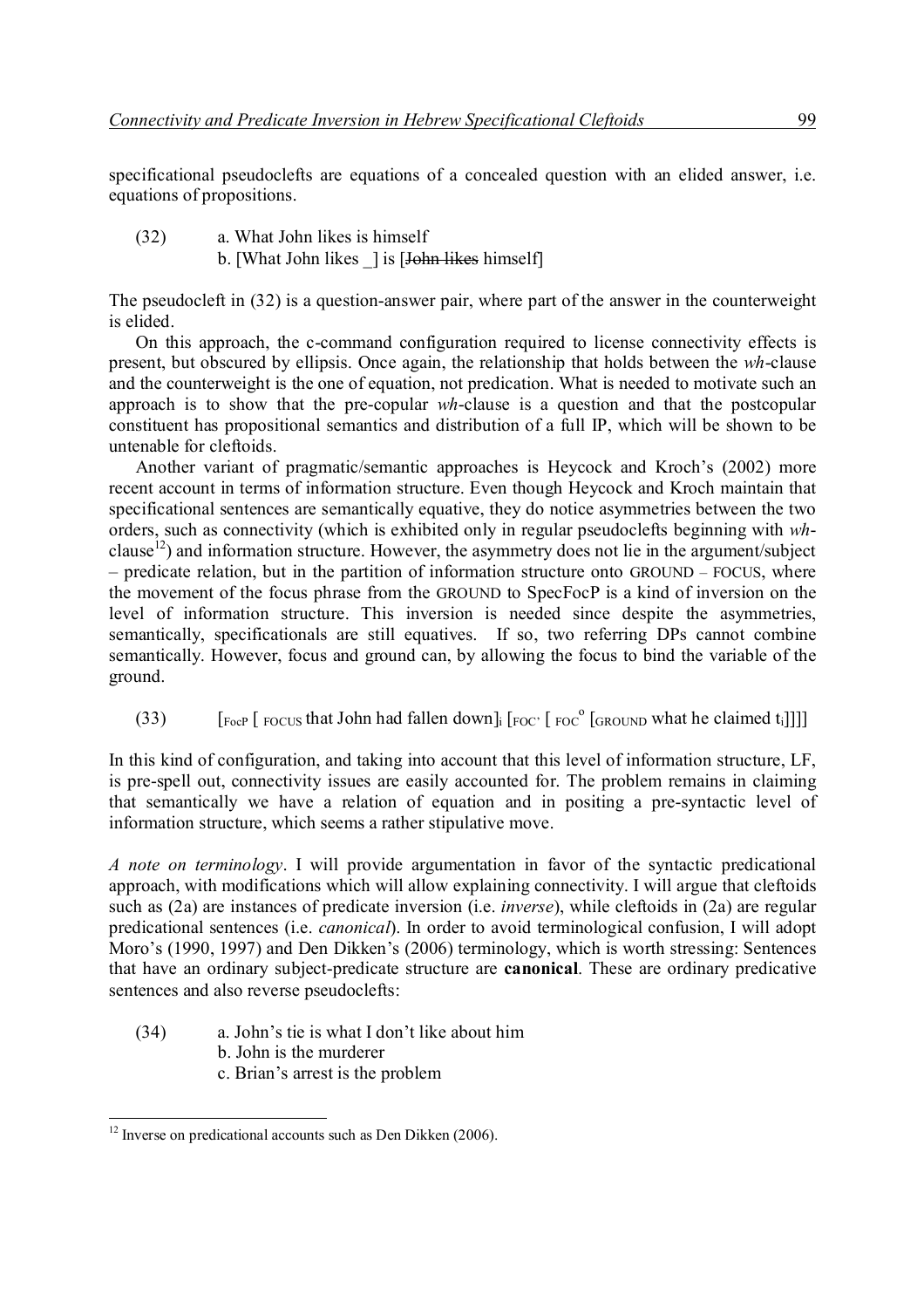Sentences that undergone Predicate Inversion are **inverse**. These are specificational sentences, including regular pseudoclefts:

- (35) a. What I don't like about John is his tie
	- b. The murderer is John
	- c. The problem is Brian's arrest

#### **3.2**x**Motivating the Predicate Inversion Approach**

3.2.1 Syntactic Asymmetries between Canonical and Inverse Cleftoids

*A'- extraction*. When testing cleftoids for inversion, we see that they replicate the findings of Moro and Den Dikken for English. More specifically, canonical cleftoids allow extraction of the postcopular DP, while inverse cleftoids disallow extraction of the postcopular DP, supporting the inversion analysis:

| (36) | a. aviv haya ze Se hexin et ha-kibud.<br>Aviv was the one that prepared acc. the refreshments<br>'Aviv was the one that prepared the refreshments'.                              | canonical |
|------|----------------------------------------------------------------------------------------------------------------------------------------------------------------------------------|-----------|
|      | b. ma <sub>k</sub> aviv haya $t_k$ ? (-ze Se hexin et ha-kibud)<br>what Aviv was the-one that prepared acc. the-refreshments<br>'What Aviv was?'                                 |           |
| (37) | a ze Se hexin et ha-kibud<br>haya aviv<br>the-one that prepared acc. the-refreshments was Aviv<br>The one that prepared the refreshments was Aviv'.                              | inverse   |
|      | $b.$ *mi <sub>k</sub> ze Sehexin et ha-kibud<br>haya $t_k$ ? (-Aviv)<br>who the one that prepared acc. the refreshments was<br>'Who the one that prepared the refreshments was?' |           |
|      |                                                                                                                                                                                  |           |

This is expected under the syntactic predicate inversion analysis. After predicate inversion took place, extraction from/of the postcopular subject is impossible (Moro 1997, Den Dikken 2006). If the cleftoid had an equative structure, this asymmetry would have been left unexplained.

*Obligatoriness of the copula in ECM embeddings*. Another asymmetry is found in the possibility of embedding the sentence under a verb like 'consider', which requires a Small Clause. While for English, the copula in such embeddings is optional in canonical sentences and obligatory in inverse<sup>13</sup>, in Hebrew the picture is slightly different and requires a small modification of the test. Hebrew is very limited in its ECM verbs inventory (Rapaport 1987). Even when the verb takes a SC, it can never be a bare SC, such as under *consider*, but rather the relation between the subject and the predicate must be realized by the means of a relator (Den Dikken 2006), a functional

<sup>&</sup>lt;sup>13</sup> For Den Dikken the presence of the copula is a clear sign of inversion. The copula extends the domain and allows the predicate to invert around its subject without causing a Relativized Minimality violation (Rizzi 1990).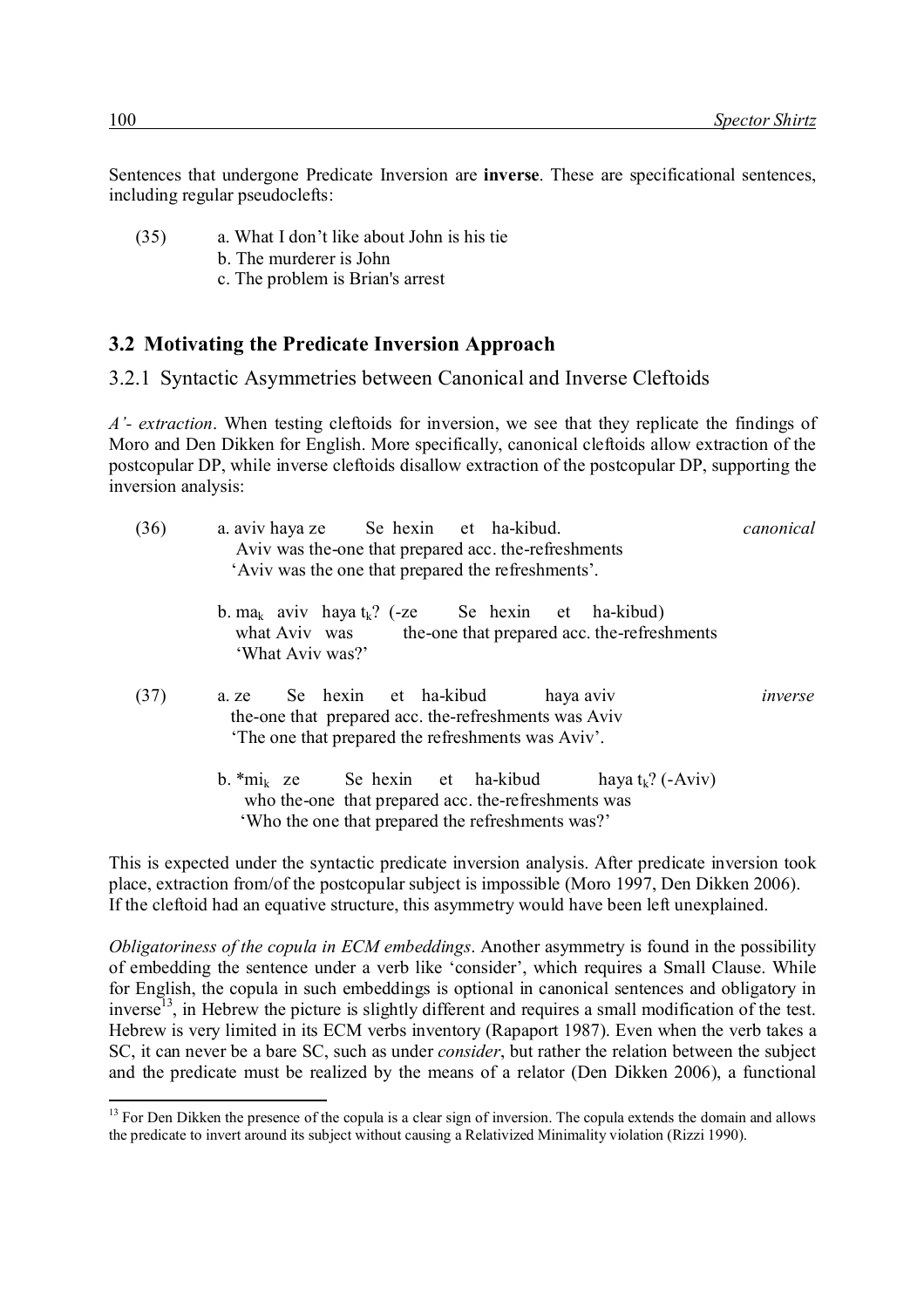head inside the SC. All the ECM verbs can take a subject-predicate SC only. So, in contrast to English, where the test for canonical vs. inverse is based on optional vs. obligatory copula under 'consider', in Hebrew the test would be the mere possibility or impossibility of embedding under SC taking verbs:

- (38) a. ani ro'a [bo et ze Se axrai al ha-faSla] I see in-him acc. the-one that responsible about the-blunder 'I see in him the one who is responsible for the blunder'.
	- b. \*ani ro'a [be-ze Se axrai al ha-faSla oto] I see in the-one that responsible about the- blunder acc.-him 'I see in the one who is responsible for the blunder him'.

And indeed there is an asymmetry between the canonical and the inverse cleftoids; in canonical SC embedding is good, while the inverse ones do not allow such an embedding. Since Hebrew SCs can only be of the subject-predicate order, we can conclude that (38b) is ungrammatical because the order is different and the sentence indeed involves predicate inversion<sup>14</sup>.

### 3.2.2 Semantic Asymmetries between Precopular and Postcopular Constituents

In the previous sections we saw differences between the two cleftoids in terms of connectivity, information structure, A' extraction and SC embedding, which can justify treating one as canonical and the other as inverse. These asymmetries between the two word orders are unexpected under semantic analyses which treat specificational sentences as equatives, since in equations the word order should not play a role. Another argument that often mentioned among the proponents of semantic equative approach to specificational sentences is that the precopular and the postcopular constituents in these sentences are equal in terms of their semantic type<sup>15</sup> and referentiality. In this section I will show that this is not so. Hebrew specificational cleftoids are comprised of a referential expression of type e and of a predicate of type  $\leq e, t$ , which can combine in either order<sup>16</sup>, resulting in canonical or inverse cleftoids.

*Modification by non-restrictive relative clause*. It is argued that both DPs in equatives (including specificationals) are equally referential, since they can be modified by a non-restrictive relative clause (Doron 1983, Rothstein 1995, Heycock and Kroch 1999):

(39) The duty nurse, who is very efficient, is Rina, who I am very fond of.

Since predicates do not allow such non-restrictive RC modification, both DPs in (39) are claimed to be non-predicative referential NPs. However, consider (40):

<sup>-</sup><sup>14</sup> Heycock and Kroch (1998) have a different explanation: they claim that SC complements can be either equative or predicative. *Consider* is a verb which subcategorizes for a predicative SC, thus equatives cannot be embedded under it. Thus, the impossibility of embedding under *consider* is not a sign for inversion.

<sup>&</sup>lt;sup>15</sup> Usually e or higher types (cf. Sharvit 1999, Heller 1999, Schlenker 2003, Greenberg 2008).

 $16$  Partee (1986).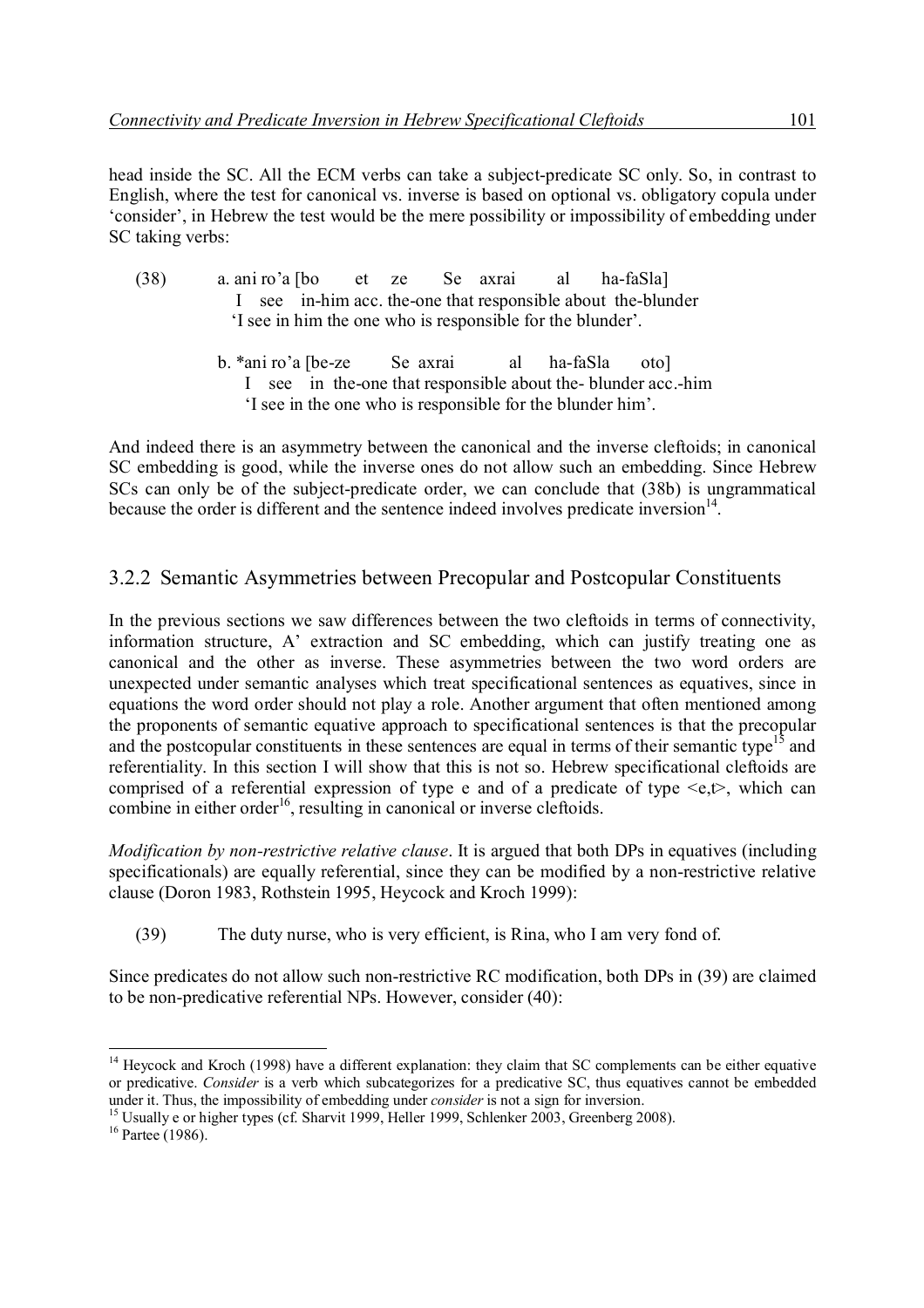| (40) | a aviv, Se oto dina ma'arica kvar Sanim hu/ze                                 |  |  |  |  | ze |  | Se ohev |  |
|------|-------------------------------------------------------------------------------|--|--|--|--|----|--|---------|--|
|      | Aviv that him Dina admires already years PronH/PronZ the-one that likes       |  |  |  |  |    |  |         |  |
|      | lir'ot hisardut                                                               |  |  |  |  |    |  |         |  |
|      | to-watch survivor                                                             |  |  |  |  |    |  |         |  |
|      | 'Aviv, whom Dina admires for years, is the one who likes to watch 'Survivor'. |  |  |  |  |    |  |         |  |
|      | b. *aviv hu/ze ze Se ohev lir'ot hisardut, Se oto dina                        |  |  |  |  |    |  |         |  |
|      | Aviv PronH/PronZ the-one that likes to-watch survivor that him Dina           |  |  |  |  |    |  |         |  |
|      | ma'arica kvar Sanim.                                                          |  |  |  |  |    |  |         |  |
|      | admires already years                                                         |  |  |  |  |    |  |         |  |
|      | 'Aviv is the one who likes to watch 'Survivor', whom Dina admires for years'. |  |  |  |  |    |  |         |  |

While the precopular DP here, *Aviv*, is clearly referential, and can be modified by non-restrictive RC, (40a), [ze Se…] clause in (40b) does not allow such a modification, suggesting that it is not referential.

*Resumption by a gendered pronoun*. Another test, suggested by Mikkelsen (2002) in favor of the syntactic analyses is resumption by a gendered pronoun. The pre-copular DP in specificational copular sentence (41a) cannot be resumed by a gendered pronoun and must use the neutral *it*. The pre-copular DP in (41b), on the other hand, is resumed by a gendered pronoun *he/she*:

(41) a. The culprit isn't you, \*he/\*she/it is Fiona. b. Fiona isn't the culprit, she/\*it is the law

From these examples Mikkelsen concludes that the DP *the culprit* in specificational (41a) is not referential as DP *Fiona* in predicational (41b), since the former cannot be resumed by a gendered pronoun. The referentiality<sup>17</sup> of the pre-copular constituent in specificational copular sentences is of high relevance; if it is not referential, this supports the idea that it is not a subject, but rather a predicate which has undergone inversion to the subject position. Applying the test to Hebrew cleftoids, we get:

- (42) ze Se hegi'a la-Siur lo haya aviv, \*hu/ze haya Rasel the-one that arrived to-the class neg. was Aviv he/it was Russell 'The one who came to class was not Aviv, it was Russell'.
- (43) aviv lo haya ze Se hegi'a la-Siur, hu/\*ze haya ze Se hevriz Aviv neg. was the-one that arrived to-the class, he/it was the-one that skipped 'Aviv was not the one who came to class, he was the one who skipped'.

In inverse cleftoid (42), the precopular DP is resumed by a non-gendered pronoun *ze* ('it'), while in canonical (43), the precopular DP is resumed by the gendered pronoun *hu* ('he'). It shows that the precopular [ze Se…] clause in (42) is not the referential subject, since it cannot be resumed by a gendered pronoun, like *Aviv* in (43). If so, there is a strong reason to believe that this is the predicate.

<sup>-</sup> $17$  Defined semantically as type e (Partee 1987).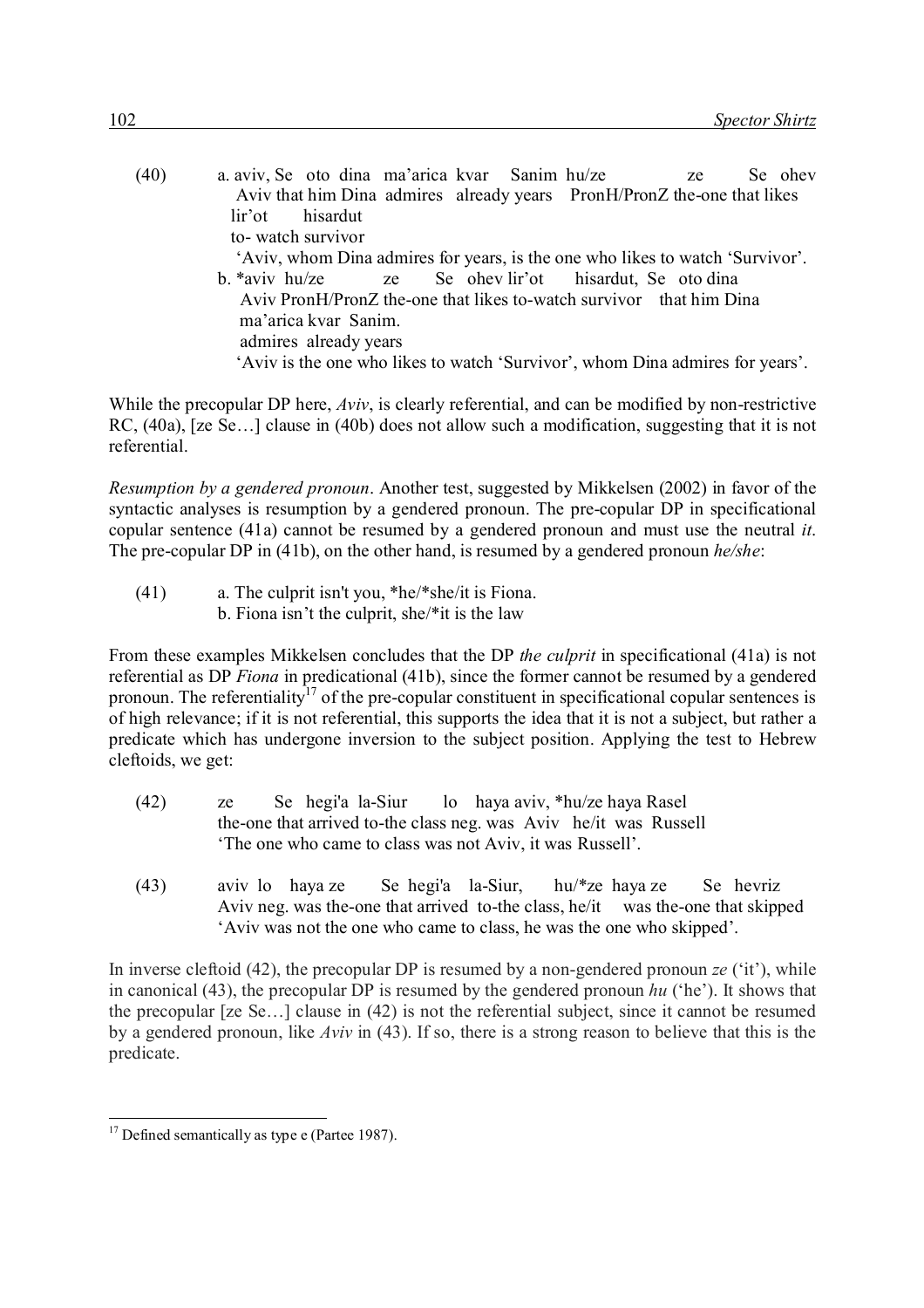*Ellipsis of predicates*. Another argument is also adopted from Mikkelsen (2011). Mikkelsen shows that semantic predicates can be targeted by VP-ellipsis:

(44) Sylvia is the architect of this project, but I wish she wasn't.

In (44), the postcopular DP *the architect of this project* can be elided, suggesting it is the predicate. As already mentioned, in cleftoids that are under examination, one of the DPs, the proper name, is clearly referential. Thus, our suspect for all the referentiality tests is the [ze Se…] clause, whose status is unclear. Let us see if it can be elided:

(45) ze Se ha-itona'i diveax alav hu/ze aviv<sub>k</sub>, aval the-one that the-journalist reported about-him PronH/PronZ Aviv, but halevay ve  $hu_k$  lo haya  $\{ze$  Se ha-itona'i diveax alay if-only and he neg. was 'The one who the journalist reported about is Aviv, but I wish he (=Aviv) wasn't' (the one who the journalist reported about).

And indeed, [ze Se…] clause is elided, suggesting it is a predicate.

*Obligatoriness of the copula in matrix clauses.* As has been noted by Doron (1983), equative sentences in Hebrew require a pronominal copula, while in predicative sentences the copula is optional:

- (46) a. dani \*(hu) mar kohen Dani PronH Mr. Cohen 'Dani is Mr.Cohen'.
	- b. dani (hu) rofe Dani PronH doctor 'Dani is a doctor'.

If the cleftoids under discussion were equative structures, they would obligatory require the copula, as other equatives in Hebrew. However, in canonical cleftoids, such as (47), (48), the copula is optional and can be omitted:

- (47) aviv (hu) ze Se axrai Aviv PronH the-one that in-charge 'Aviv is the one that's in charge'.
- (48) zaxarti et ma Se ariela amra li al kax Se iSti roa remembered.I acc. what that Ariela told me about that wife.my sees [SCbi ze Se axrai al ha-Salva Sela] in.me the one that responsible on the-serenity her. 'I remembered what Ariela told me about (the fact) that my wife sees me as the one who is responsible for her serenity'.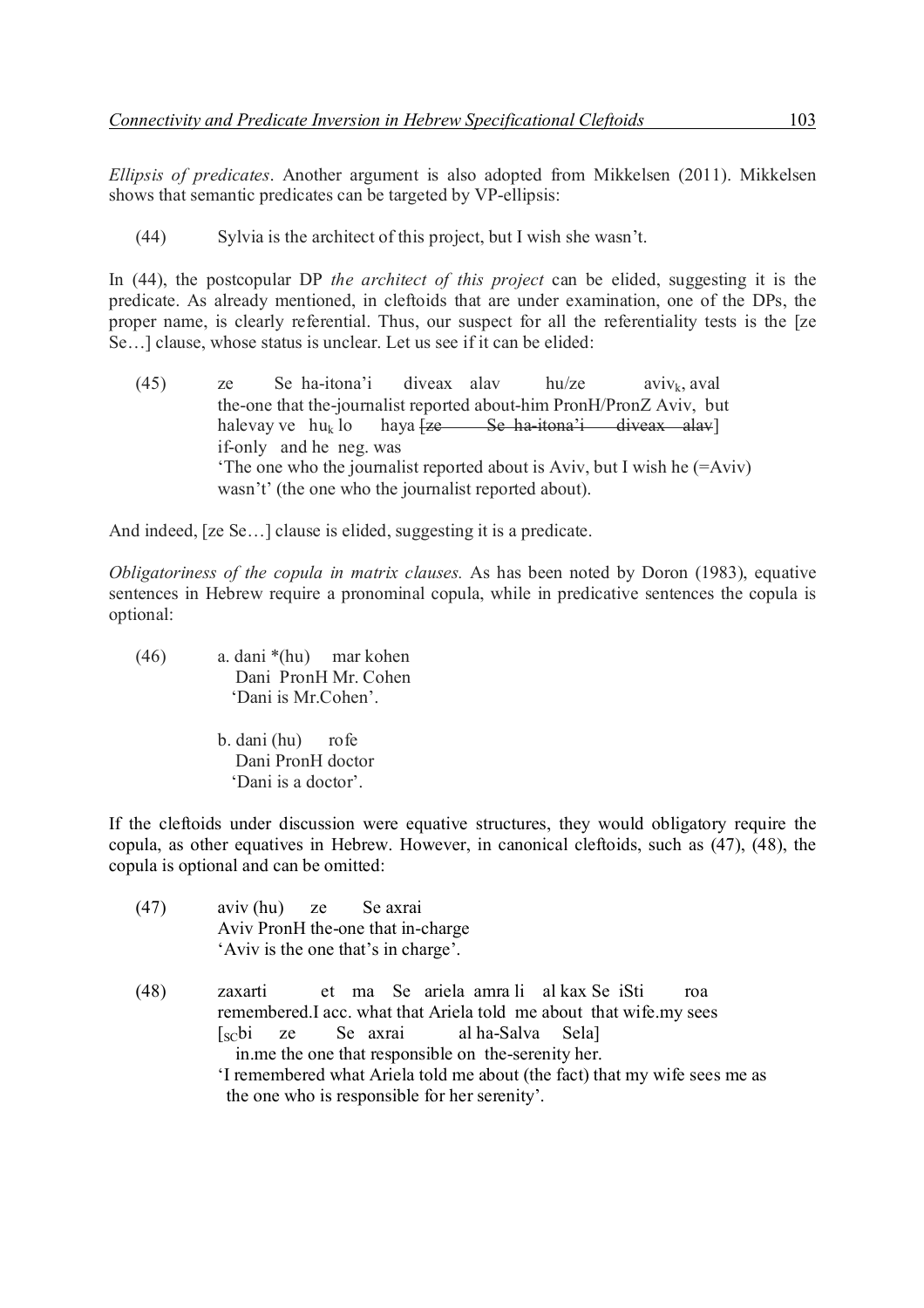In (47) the pronominal copula is optional and in the embedded (48) the copula is absent. This suggests that what we have here is a predicative structure, where the argument is *Aviv* in (47) or *me* in (48) and the predicate is the [ze Se..] clause. Now, if the [ze Se..] clause is the predicate in canonical cleftoid, we can assume that it is the predicate also in the inverse cleftoid. However, in the inverse cleftoid the copula is obligatory:

(49) ze Se axrai \*(hu) aviv the-one that in-charge PronH Aviv 'The one that's in charge is Aviv'.

The copula is obligatory in the inverse cleftoids for the reasons mentioned by Den Dikken (2006) for the obligatoriness of the copula in any inverse structure; the copula is necessary to 'make room' for inversion.

*Relative clause as a predicate*. It is not surprising that the [ze Se…] clause is a predicate in cleftoids, since it can function as a predicate in other instances as well, e.g. after the verb *hofex le* ('turn into', 'become') (50). It is impossible to use *hofex le* in equative sentences where the 'turner' and the 'turnee' have the same referent (51), since the event of 'turning into' implies turning into someone/something else $18$ .

- (50) hi sirva lekabel et ha-tafkid ki hi margiSa Se hi hofexet she refused to-accept acc. the-role because she feels that she turns le zot Se tamid mesaxeket et ha-malka into the-one.fem that always plays acc. the-queen 'She refused to take the part since she feels that she turns into (=becomes) the one that always plays the queen'.
- (51) #koxav ha-boker hafax le-koxav ha-erev star the-morning turned into-star the-evening 'The morning star turned into the evening star'.

*Pejorative reading*. Another interesting fact about [ze Se..] clause is that when it is used referentially, it has a pejorative or ironic flavor to its meaning:

(52) zot Se yaca'ti me-ha-beten Sela xoSevet Se hi malka the-one.fem that came-out.I from-the-stomach her thinks that she queen 'The one from whose belly I came out thinks that she's a queen'.

(i) yaron kohen hafax le-dana interneSenal Yaron Cohen turned into Dana International

-

'Yaron Cohen turned into Dana International'.

 $18$  As correctly pointed by Nora Boneh (p.c.), there are some instances in which two referential DPs can be used with *hofex le*, for example in cases of a sex-changing operation:

In (i), the sentence is about the same referent, a male named Yaron Cohen, who, after a sex changing operation became the famous female singer Dana International. Even though (i) is felicitous in this case, the postcopular DP is understood as something else, if not in reference, then in its sense. Moreover, these sentences are very limited in the language.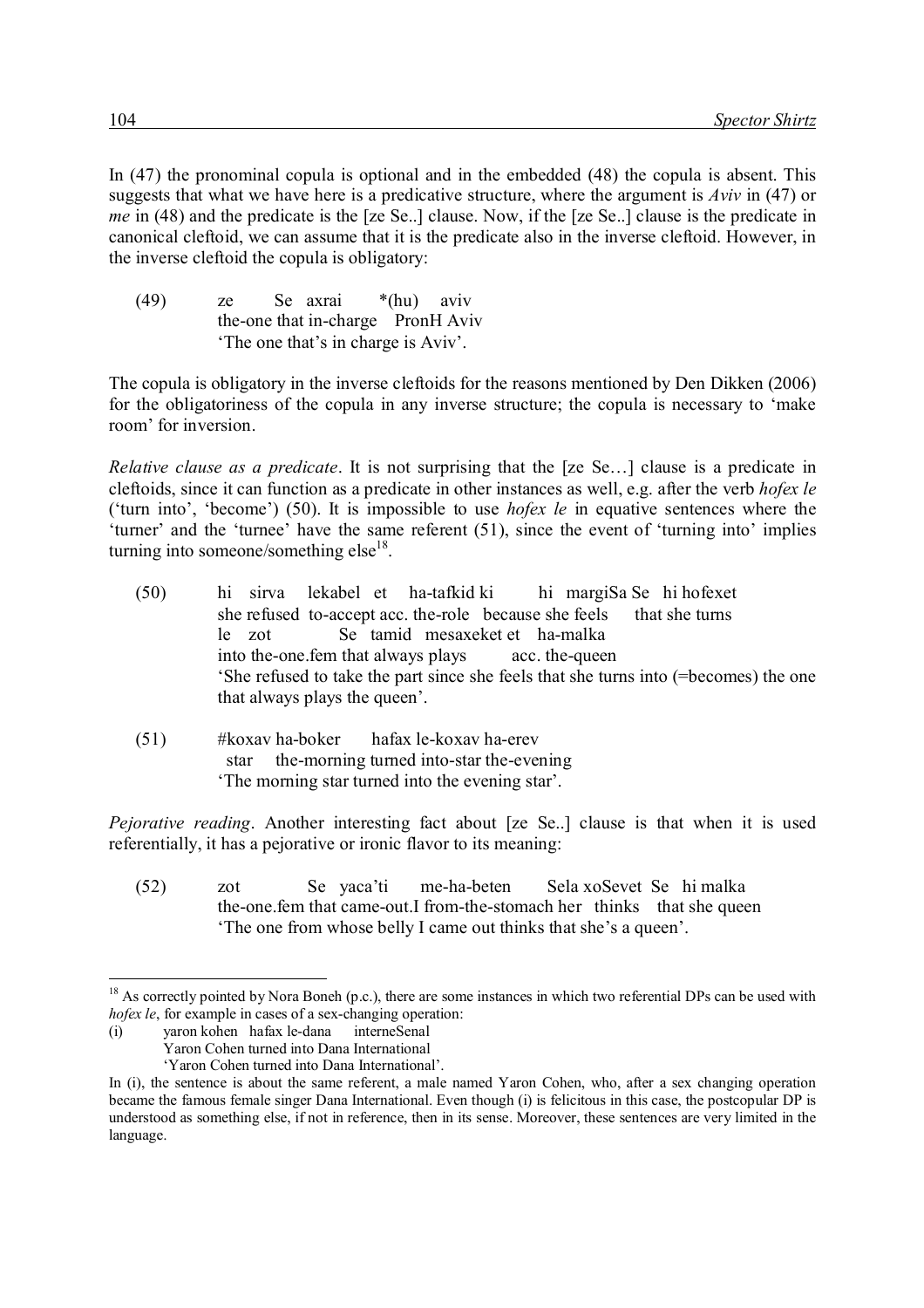In (52), the referent of the  $[ze Se.]<sup>19</sup>$  clause is my mother. But using the  $[ze Se.]<sup>19</sup>$  clause here, instead of simply saying 'my mother' violates the Gricean maxim of manner and implies a degrading reading. This pejorative reading is obtained only when the use of [ze Se…] is referential (and not predicative or quantificational). In cleftoids, the pejorative reading is not found, suggesting a non-referential status of [ze Se..] clause:

| (53) | zot |  | Se yaca'ti me-ha-beten Sela hi                                | malka |
|------|-----|--|---------------------------------------------------------------|-------|
|      |     |  | the-one fem that came-out. I from-the-stomach her PronH queen |       |
|      |     |  | The one from whose belly I came out is a queen'.              |       |

This sentence can only be understood literally, with no degrading meaning.

To sum up, in this and the previous sections, I have argued that (i) canonical and inverse cleftoids are asymmetrical. This is based on differences with respect to syntactic phenomena, such as A'- extraction and availability of ECM embedding. This is on top of the observed differences in terms of connectivity and information structure. Moreover, I claimed that (ii) cleftoids are not equative, based on semantic differences between the precopular and postcopular DPs, namely that one of them is always referential while the other, the [ze Se..] clause, is predicative. All this comes to show that predicate inversion is an analysis that best explains these facts. However, let us not forget that a major caveat in this theory is the inability to explain connectivity phenomena, exhibited only by the inverse cleftoids and pseudoclefts. A theory that does convincingly explain connectivity is the Question in Disguise theory, a topic of the next section, which I will eventually have to reject.

#### 3.2.3 Cleftoids Are Not Ouestion-answer pairs

Under the Question-in-Disguise theory, also known as the Ellipsis approach (Schlenker 1998, 2003, Den Dikken et.al. 2000), a pseudocleft such as the one in (54) is a question-answer pair, where part of the answer is elided:

 $(54)$  [What John likes ] is [John likes himself]

Such a theory proposes a straightforward account of connectivity, since syntactically, the ccommand configuration relevant for binding, obtains. Semantically, however, such accounts posit that specificational pseudoclefts are equations (of propositions), an analysis that we have rejected in the previous section. It is also plausible to assume that the syntactic ellipsis account is not tenable for Hebrew cleftoids, and by extension, to pseudoclefts, by other reasons.

First, it is easy to argue for English pseudoclefts that their *wh*-clause is similar to a question and their counterweight is similar to an answer, based on examples like the following, from Den Dikken et.al. (2000):

- (55) a. What John didn't buy was  $\lceil p \rceil$  he didn't buy any wine.
	- b. What John didn't buy? [(he didn't buy) any wine].

<sup>-</sup><sup>19</sup> In this case it is [zot Se..], *zot* being the feminine form of *ze*.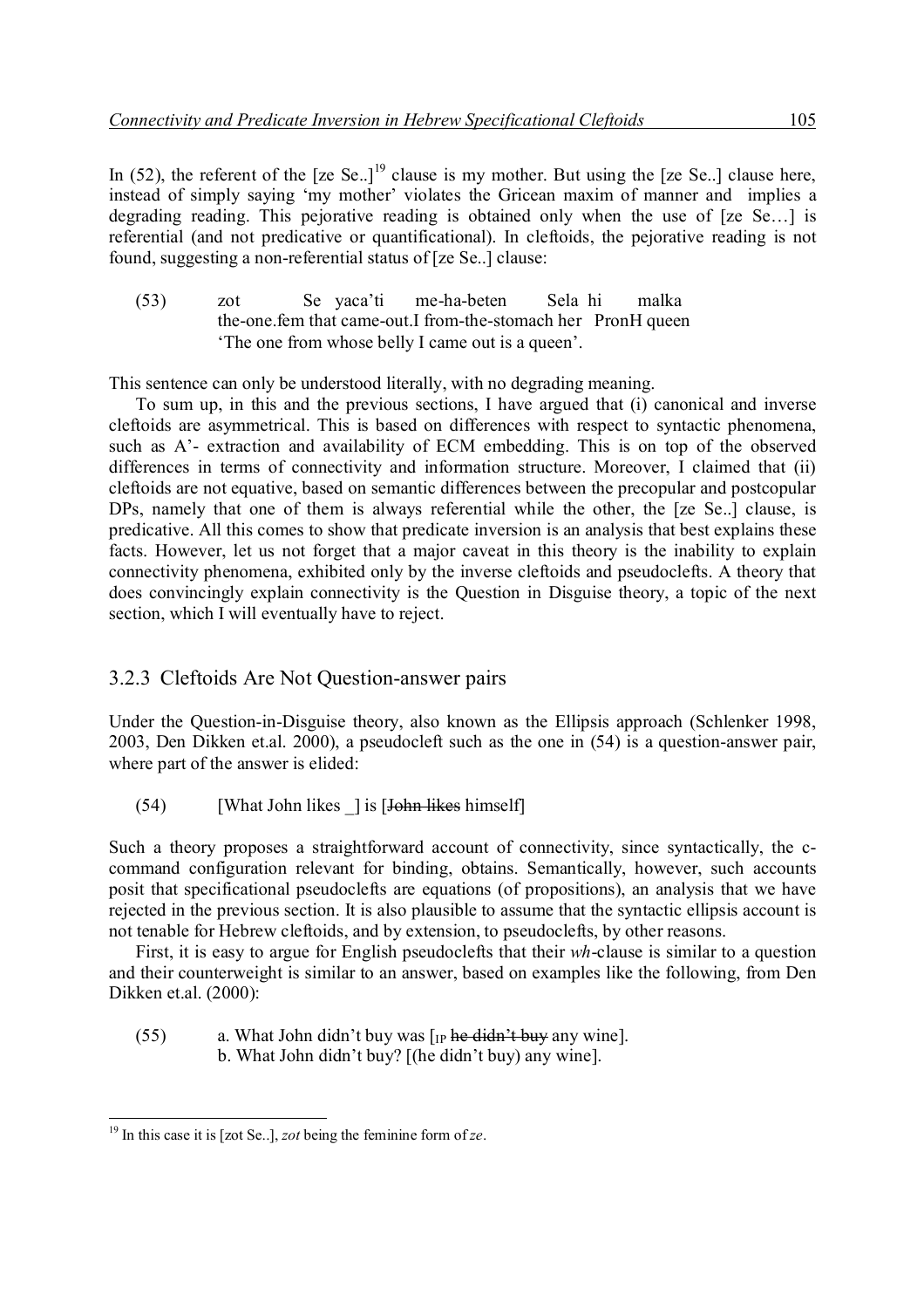However, there is no *wh*-phrase in Hebrew cleftoids, which have instead a [ze Se..] clause. As for pseudoclefts, which have a *wh*-clause, their *wh*-clause is different from questions<sup>20</sup>:

(56) a. [ma Se dan kana] haya ya'in *pseudocleft* what that Dan bought was wine 'What Dan bought was wine'. b. ma dan kana? – ya'in *question* what Dan bought wine 'What Dan bought? - wine'

In the pseudocleft there is a complementizer *Se* after the *wh*-pronoun, while in questions there is no such a complementizer, suggesting these are different structures. Moreover, cleftoids and pseudoclefts do not have the distribution of questions. The [ze Se..]/[mi Se…] clause of cleftoids and pseudoclefts cannot be embedded under verbs which usually take questions as their complements, such as 'know' (cf. also Heller 2002):

| (57) | a. *ani yode'a ze/mi Se axrai<br>kan                     |  |
|------|----------------------------------------------------------|--|
|      | know the-one/who that in-charge here                     |  |
|      | Intended: 'I know the one/who is in charge here'.        |  |
|      |                                                          |  |
|      | b. ani pagaSti et ze/mi Se axrai<br>kan                  |  |
|      | met acc. the-one/who that in-charge here<br>$\mathbf{L}$ |  |

'I met the one/who is in charge here'.

With the Hebrew data under consideration, it is hard to see how the [ze Se..]/[mi Se...] clause of cleftoids and pseudoclefts resembles a question.

Another tenet of the Ellipsis approach is to consider the counterweight of pseudoclefts as an (elided) answer. This is based on its propositional semantics and distribution of full IP:

| (58) | a. What I did then was [call the grocer]<br>b. What I did then was [I called the grocer] | (Ross 1972) |
|------|------------------------------------------------------------------------------------------|-------------|
| (59) | What John didn't do was [he didn't buy any wine]                                         |             |

(Den Dikken et.al. 2000)

However, Hebrew cleftoids allow only DP in the counterweight and a full IP in this position is ungrammatical:

(60) \*ze Se hu asa ze hu kana yain the-thing that he did PronZ he bought wine 'The thing he did was he bought wine'.

<sup>&</sup>lt;sup>20</sup> In fact, it has been noted in the literature that *wh*-clauses of pseudoclefts seem to be free relatives rather than interrogatives (cf. e.g. Heycock and Kroch 1999), as seems to be the case in Hebrew.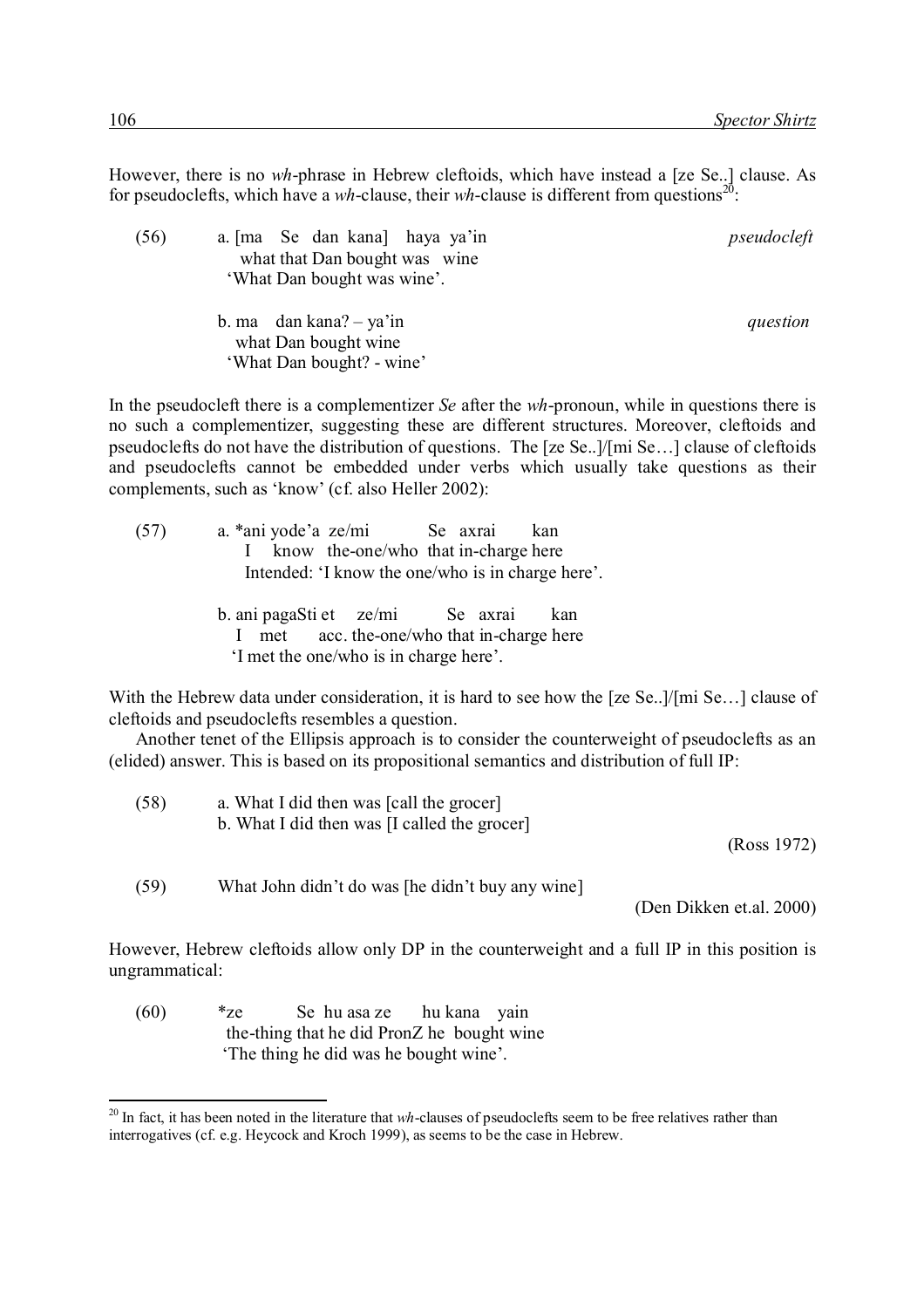Den Dikken et.al. (2000) elaborate on the Question in Disguise analysis, claiming that it is relevant only for a sub-group of specificational pseudoclefts. In short, Den Dikken et.al. divide pseudoclefts into two types, type A and type B, according to their properties: Type A can host a full IP in the counterweight, these pseudoclefts cannot appear in the reverse order, and they can license an NPI connectivity. The second type, Type B, cannot host full IP in the counterweight, exhibit the reverse order and cannot license NPI elements:

| (61) | What John didn't do was he didn't buy any wine. | Type A |
|------|-------------------------------------------------|--------|
| (62) | a. What John is is important to himself.        | Type B |
|      | b. Important to himself is what John is.        |        |

Den Dikken et.al. observe that NPIs are found in the counterweight only where full IP is licensed; when there is NPI connectivity, this is a reduced full IP. Recall that Hebrew cleftoids do not license NPI connectivity (15b). They also cannot have a full IP in the counterweight, but only a DP and they exhibit the canonical and the inverse order. Thus they exhibit all the characteristics of Type B pseudoclefts. As for Hebrew pseudoclefts that do license NPI connectivity (15a), they cannot exhibit the reverse order and they can have a full IP in the counterweight, i.e. they belong to Den Dikken et.al.'s type A.

For Type A pseudoclefts, connectivity is explained via the ellipsis approach, inspired by Schlenker (1998), analyzing pseudoclefts as self-answering questions, since full IP pseudoclefts are the ones that resemble question answer pairs in that both allow optional ellipsis and NPI connectivity (cf. (55)). Since Type A pseudoclefts are also argued to be topic-comment constructions, they resist inversion due to their configuration $2<sup>1</sup>$ .

Type B pseudoclefts, on the other hand, have non-IP counterweights, thus no ellipsis is possible and therefore we would not expect NPI connectivity<sup>22</sup> (albeit other connectivity is preserved). This is exactly the state of affairs with Hebrew cleftoids. That being the case, for type B pseudoclefts and cleftoids the ellipsis analysis is not tenable. Den Dikken et al. claim that these constructions are analyzed in terms of predicate inversion. But what about connectivity? Connectivity in type B is, as already mentioned, not due to ellipsis, since there is no ellipsis when there is no full-IP counterweight. Here, Den Dikken et. al. hypothesize that connectivity is established by syntactic reconstruction at LF. It is known that NPIs are not licensed under reconstruction (cf. Den Dikken et. al. 2000 and ref. therein), thus it is a desirable outcome, since Type B pseudoclefts do not license NPIs. Unfortunately, this is as far as Den Dikken et al.'s explanation of connectivity goes and it is this lacuna in the predicate inversion account that I intend to fill in the next section.

<sup>&</sup>lt;sup>21</sup> It is impossible to invert the comment part (the counterweight) over the wh-clause in SpecTop due to lack of structure above it:

<sup>(</sup>i)  $[TopP [CP]$  [CP what John is t ][Top<sup>o</sup> [TopP  $\lceil \int_{\mathbb{C}}$  what John is t  $\lceil \int \text{Top}^{\circ} \lceil \cdot \text{Top}^{\circ} \rceil \cdot \text{John}$  is) angry with himself]].

 $22$  Since NPI items should be licensed at S-structure.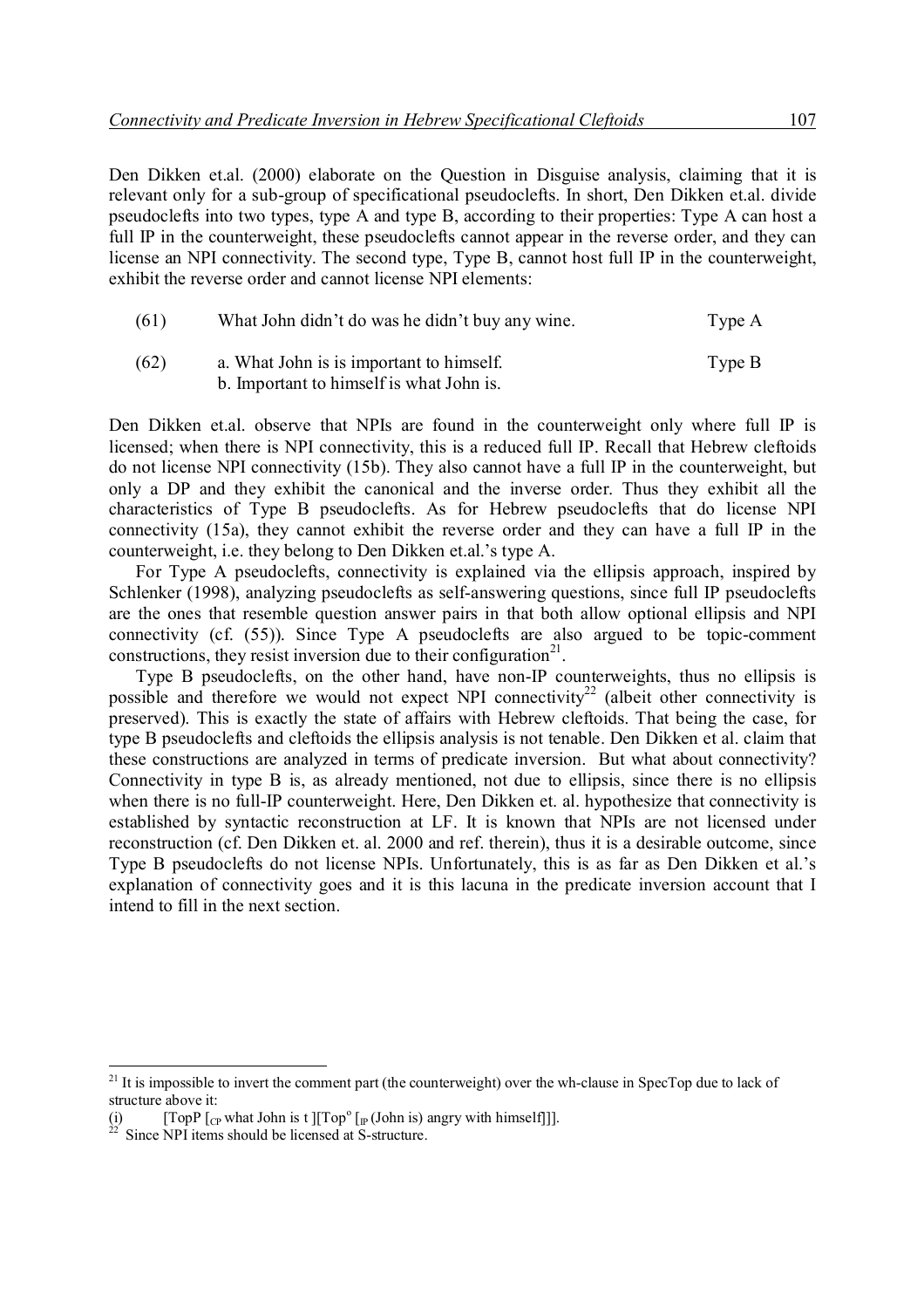## 4 Analysis

The conclusion to be drawn from data discussed in sections 2 and 3 is that Hebrew cleftoids and pseudoclefts, which exhibit canonical (63a) and inverse (63b) order, have also canonical (subject-predicate) and inverse (predicate-subject) structure, the latter obtained via the mechanism of predicate inversion:

| (63) |  |  | a aviv ze ze Se ohev lir' ot his ardut          |                                                 |
|------|--|--|-------------------------------------------------|-------------------------------------------------|
|      |  |  |                                                 | Aviv PronZ the-one that likes to-watch Survivor |
|      |  |  | 'Aviv is the one who likes to watch 'Survivor'. |                                                 |

b. ze Se ohev lir'ot hisardut ze aviv the-one that likes to-watch Survivor PronZ Aviv 'The one who likes to watch 'Survivor' is Aviv'.

As was already mentioned, for cases of inversion I follow Moro (1990, 1997) and Den Dikken (2006), in proposing predicate inversion. However, we have already seen that analyses along these lines do not provide an accurate account for connectivity. In this section I would like to provide such an account, slightly modifying the orthodox approach to the structure of SC and predicate inversion.

Let us begin by establishing a semantic basis for predicate inversion analysis. One of the main objections to predicate inversion is the fact that not all predicates can occupy the precopular position in English (Heycock and Kroch 1999):

(64) \*Honest is John.

However, we saw that the [ze Se…] clause of cleftoids is indeed a predicate and can be found in subject position in the inverse cases (section 3.2.2.). This is also the line of thought defended by Mikkelsen (2002) and Den Dikken (2006), who claim that in specificational sentences, with predicate inversion, subject position is exactly what predicates do occupy.

That being the case, I will adopt the Williams-Partee approach to predication. Recall that I am claiming that specificational cleftoids are not semantically equative. I will thus follow Williams (1983) and Partee (1986) in that there is only one copula *be*, *be* of predication<sup>23</sup>. According to the Williams-Partee approach, this *be* takes one referential and one predicative element in either order:

(65) a.  $\llbracket \text{be} \rrbracket = \lambda P \lambda x [P(x)]$ b.  $\lbrack \lbrack \text{be} \rbrack = \lambda x \lambda P[P(x)]$ 

On this approach, there is no problem that the predicate will occupy the precopular position. This is what happens in case of inverse cleftoids, when the predicate raises to  $SpecTP^{24}$ .

<sup>-</sup> $^{23}$  For equative sentences, Partee posits type shifting operation of the postcopular NP via type shifting operator IDENT (Partee 1987). For the sentence *Cicero is Tully*, the representation would be  $\lambda y$ [y=t], where t=Tully.

<sup>&</sup>lt;sup>24</sup> Predicate inversion is claimed to be an instance of A-movement to SpecTP, since all predicate-inverted sentences allow raising (Den Dikken 2005):

<sup>(</sup>i) a. It was claimed that the problem was Brian's arrest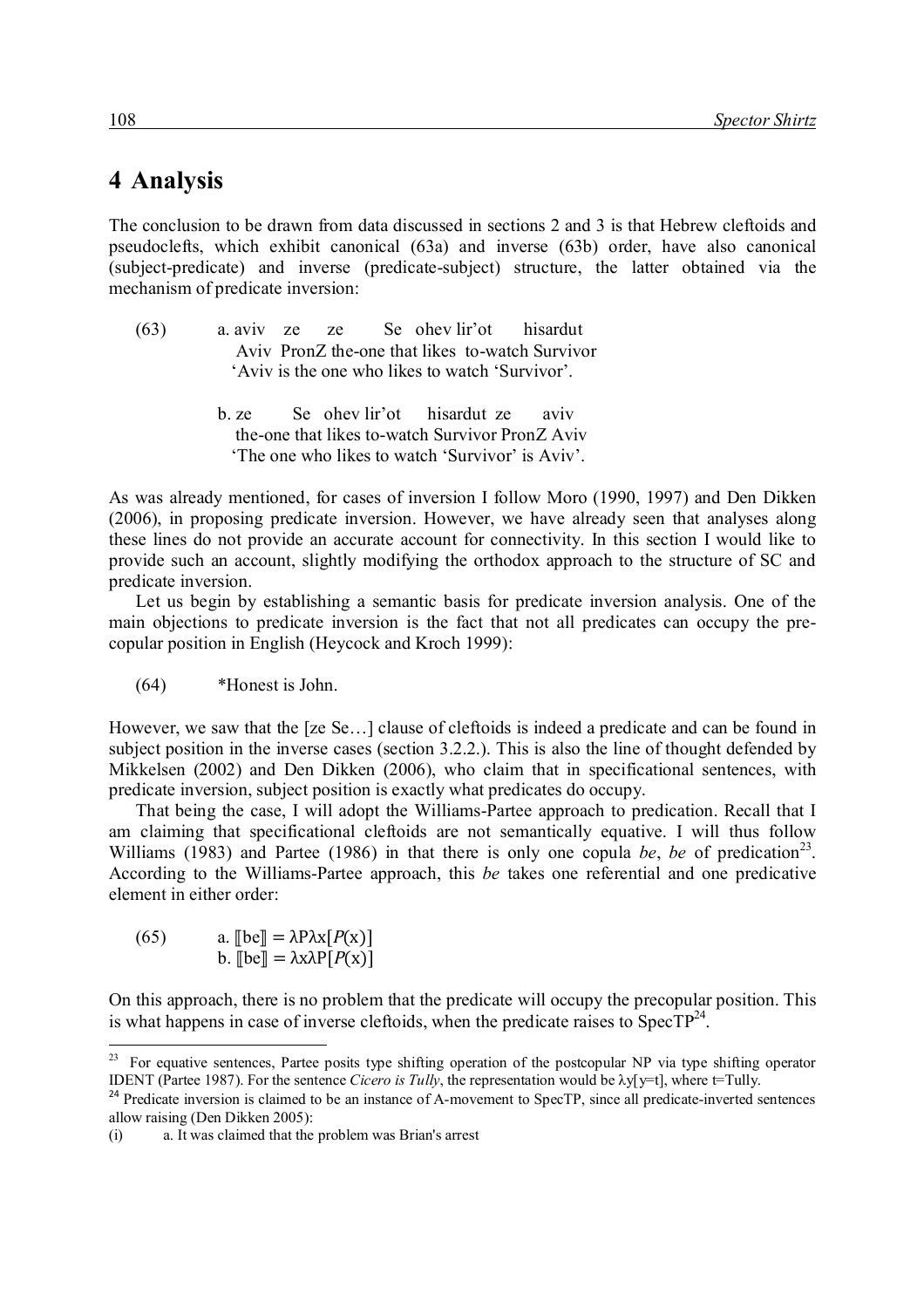Now I will propose a predicate inversion analysis which captures connectivity. Let us look at the inverse cleftoid in (66):

(66) kol boxen maxSil be-derex klal talmid Sel boxen axer, aval every examiner fails usually student of examiner other but [**zot Se ha-boxen ha-xadaS<sup>k</sup> hexSil ze ha-talmida**  the-one.fem that the-examiner the-new failed PronZ the-student.fem **Sel acmok**] of himself 'Every examiner usually fails the student of another examiner, but **the one that the new examiner failed is the student of himself'.** 

For simplicity, my argument is built in steps. As a first step, let us look at the following tree derivation for the sentence in bold in (66):



I follow Den Dikken's (2006) view of the SC as a RelP, an asymmetrical phrase containing a functional head, the relator, which mediates the predication relation between the subject and the predicate. However, I propose to view this RelP as a FocP, where the copula instantiates the focus head as the relator. As Den Dikken himself argues, RelP can be realized as various XPs: "the relator does not stand for a particular functional category – anything can be a relator, as long as it is a functional element that finds itself in between the predicate and its subject, in a structure of the type [RP [XP R'[R YP]]]. The choice between candidates for the relator function will often be made on the basis of factors extraneous to the predication relationship to be established" (Den Dikken 2006, pp. 24-25). Together with the understanding that crosslinguistically the copula functions as a focus marker, i.e. lexicalizes the focus in many languages (Frascarelli and Puglielli 2005, Belletti 2012), it is plausible to assume that the copula PronZ is the instantiation

b. The problem was claimed to be Brian's arrest

This is a compelling argument against analyses which adopt the idea of inversion, but claim it to be to the left periphery (e.g. Heggie 1988, Heycock and Kroch 2002).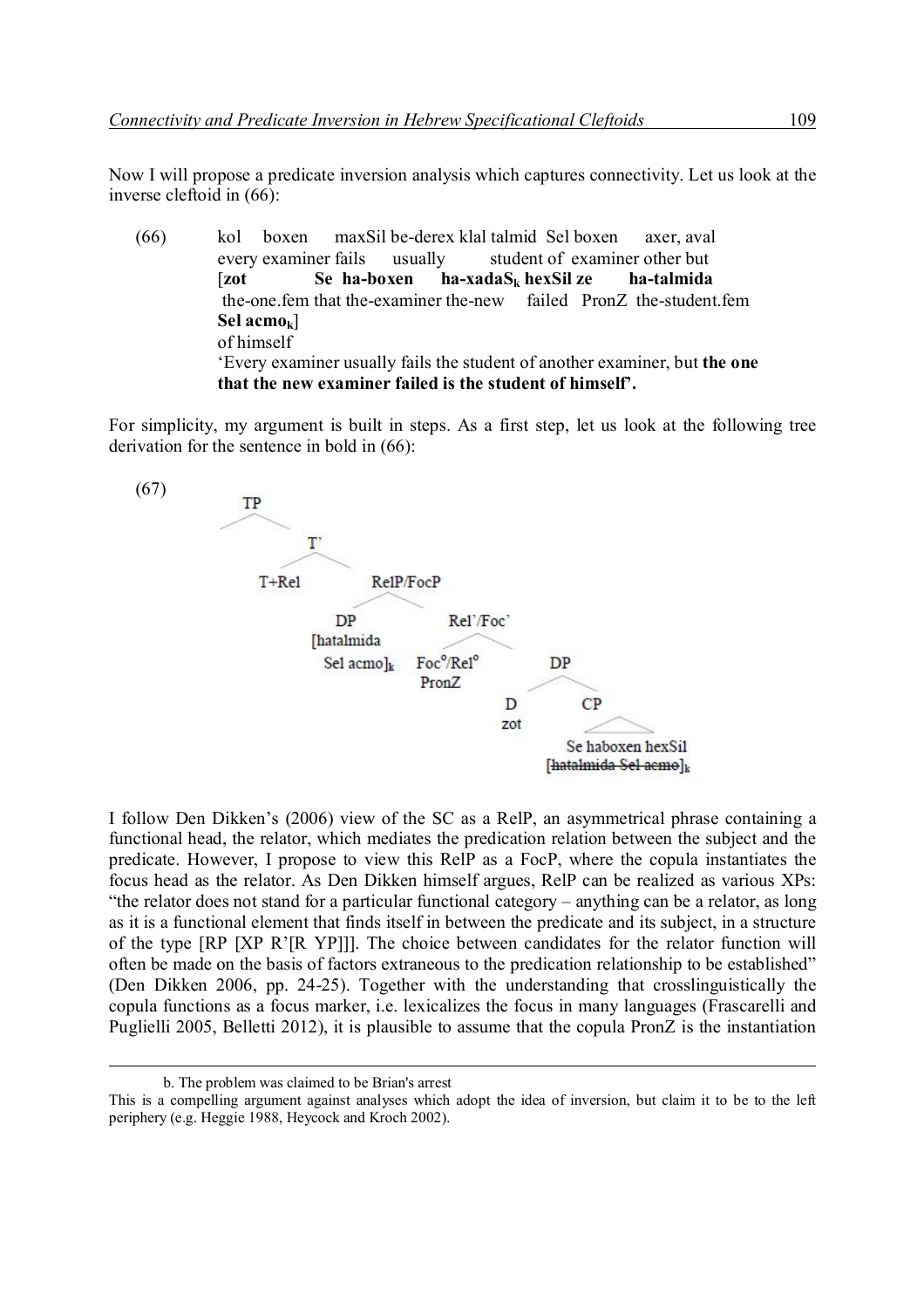of the focus head in Hebrew cleftoids. For example, Belletti (2012) argues that in clefts, the copula selects a FocP as its complement, with an active Foc<sup>o</sup> which needs to be checked, thus a constituent is attracted into its Spec. Since the copula is a lexicalization of focus, it incorporates with Foc<sup>o</sup>. My proposed derivation for cleftoids is a similar one.

The derivation proceeds as follows: the initial sentence is [*ha-boxen hexSil et hatalmida Sel acmo*] ("the examiner failed the student of himself"). The anaphor is bound in this configuration. The focus head, the relator, attracts the complement of the verb in RC into its specifier, clefting the sentence into a focus and a remnant, forming a RelP configuration (internal Merge). The DP *hatalmida Sel acmo* ('the student of himself') raises into SpecFocP, while the rest of the sentence remains in situ, merged with the definite *zot* ('the one<sub>fem</sub>'), forming the specificational [ze Se] clause<sup>25</sup>. This means that now we have a subject-predicate structure, mediated by the low focus head (cf. Belletti 2002, 2008, 2012), the copula. The subject occupies SpecFoc $P^{26}$  and the predicate occupies the complement position of the focus head. A potential problem might be a violation of Relativized Minimality (Rizzi 1990); the object of the CP is extracted to SpecFocP across the subject, while both are potential candidates for attraction by Foc<sup>o</sup> and the subject is closer, therefore an intervener for object extraction (Belletti, p.c.). This can be easily solved by coindexation: the subject of the CP, *haboxen* ('the examiner') binds the anaphor contained in the object *hatalmida Sel acmo* ('the student of himself'), thus 'the examiner' and 'himself' are coindexed, i.e. the anaphor is identified with its antecedent, therefore the antecedent is no longer an intervener and no RM violation arises<sup>27</sup>.

Another potential problem with this configuration is that extraction from a relative clause is an island violation (Ross 1967, Chomsky 1986). However, some RCs do allow extraction from them<sup>28</sup>, thus we will put this problem aside for now.

The next step is the raising of the copula to T to extend the domain and allow Predicate Inversion without violating Relativized Minimality (Rizzi 1990)<sup>29</sup>.

<sup>&</sup>lt;sup>25</sup> The Foc<sup>o</sup> probe searches for closest goal in its domain, and *hatalmida Sel acmo* matches its features (fem.sgl.) with the DP head *zot* by Agree (Frascarelli 2010). Since *zot* is identified with *hatalmida*, *hatalmida* can cross over *zot* to SpecFocP without *zot* being an intervener and inducing an RM violation (Belletti p.c., Belletti 2012).

<sup>&</sup>lt;sup>26</sup> That the subject raises to A' position is not a problem. Cf. Den Dikken (2006), p. 25: "predication relationships can also be established between a predicate and a subject sitting in A'-position". e.g. in instances of topicalization.

<sup>&</sup>lt;sup>27</sup> What happens when there is no anaphor to be bound, but just a direct object? The proposed derivation is given for cases of connectivity, where there is an anaphor to be bound. For cases with no connectivity, a simple RelP is hypothesized.

<sup>28</sup> Namely Raising relatives (Kayne 1994, Sauerland 2004, int.al.), where the RC head has moved to Spec CP from a position within RC, but is interpreted inside the relative. For English see (Chomsky 1982), Romance (Cinque 2010), Scandinavian (Erteschik Shir 1997), Hebrew (Doron 1982, Rubovitz Mann 2000), and more (Bianchi 2004) (cf. Sichel 2012 and ref. therein). There is reason to assume that the RC in cleftoids is indeed a raising RC. However, this is beyond the scope of this paper.

 $^{29}$  This can be also seen as the incorporation of the Foc<sup>o</sup> with the copula, as in Belletti (2012).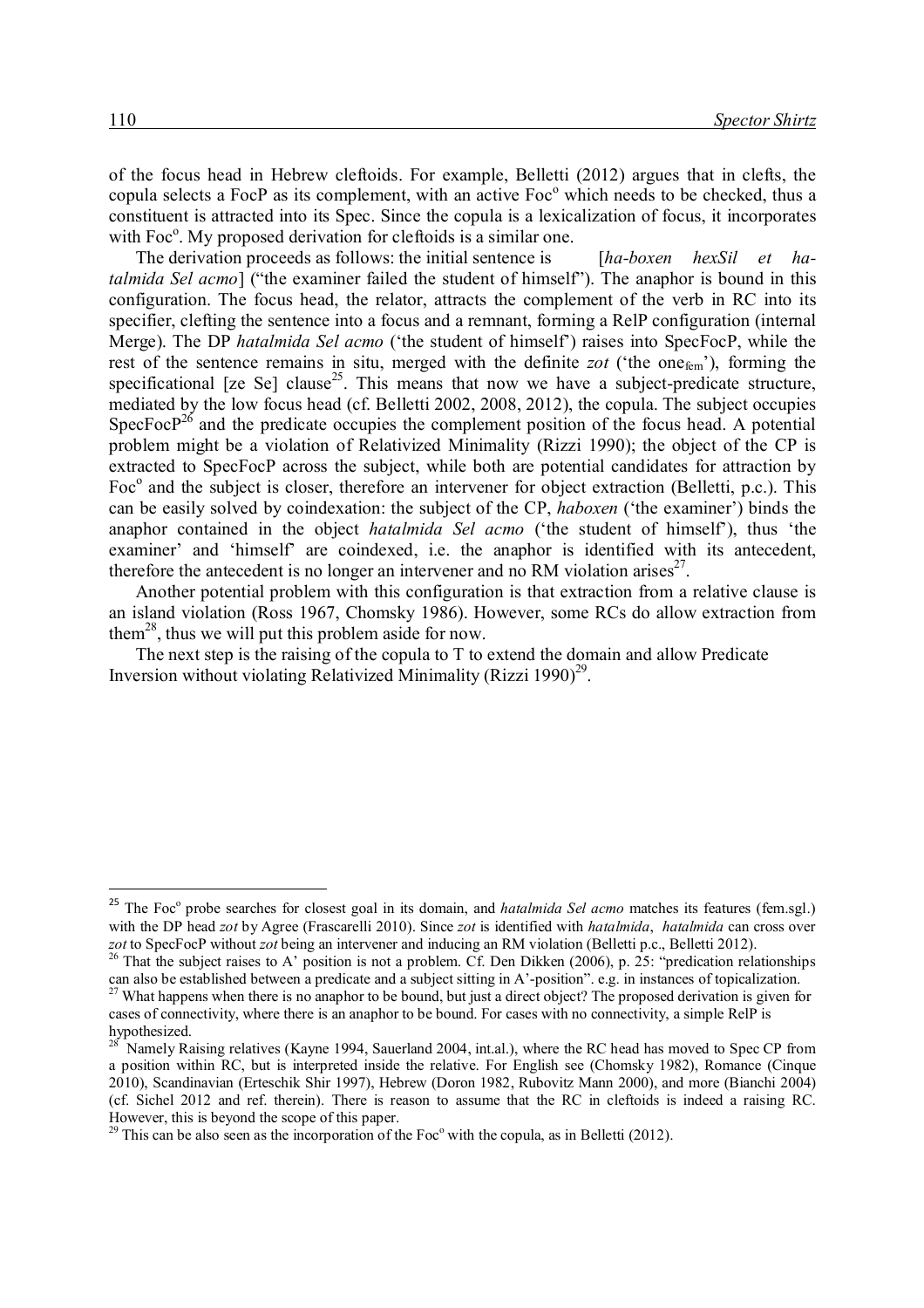

And finally, predicate inversion:



This derivation (trees (67), (68), (69) combined) allows us to capture the following: First, treating the RelP as a FocP captures the information structure properties of inverse cleftoids; we saw in (21) that inverse cleftoids cannot focalize the [ze Se..] clause and can only focalize the subject. On this derivation, the subject is attracted by the focus head into its Spec, leaving the predicate unfocused. The predicate cannot be in focus after it raised to SpecTP, since predicate inversion exhaustively focalizes the subject of the inverted predicate (Den Dikken 2006). This structure also captures A'-extraction facts: no extraction from/of the Focus can happen after the predicate has raised across it during predicate inversion, i.e. the focus is 'frozen' in place (Den Dikken 2006), it being in a left branch position.

Secondly, connectivity now naturally follows from this derivation; binding relations are established before the clefting of the original sentence into a subject (focus) and a predicate, where there is c-command between the binder and the bindee. For canonical cleftoids, with no Predicate Inversion, I assume a regular RelP structure. The subject and the predicate originate in SC/RelP, the subject then raises to SpecTP. Since this is a regular SC structure, i.e. the SC is not realized as FocP, no connectivity arises, because this configuration does not allow c-command between the binder and the bindee.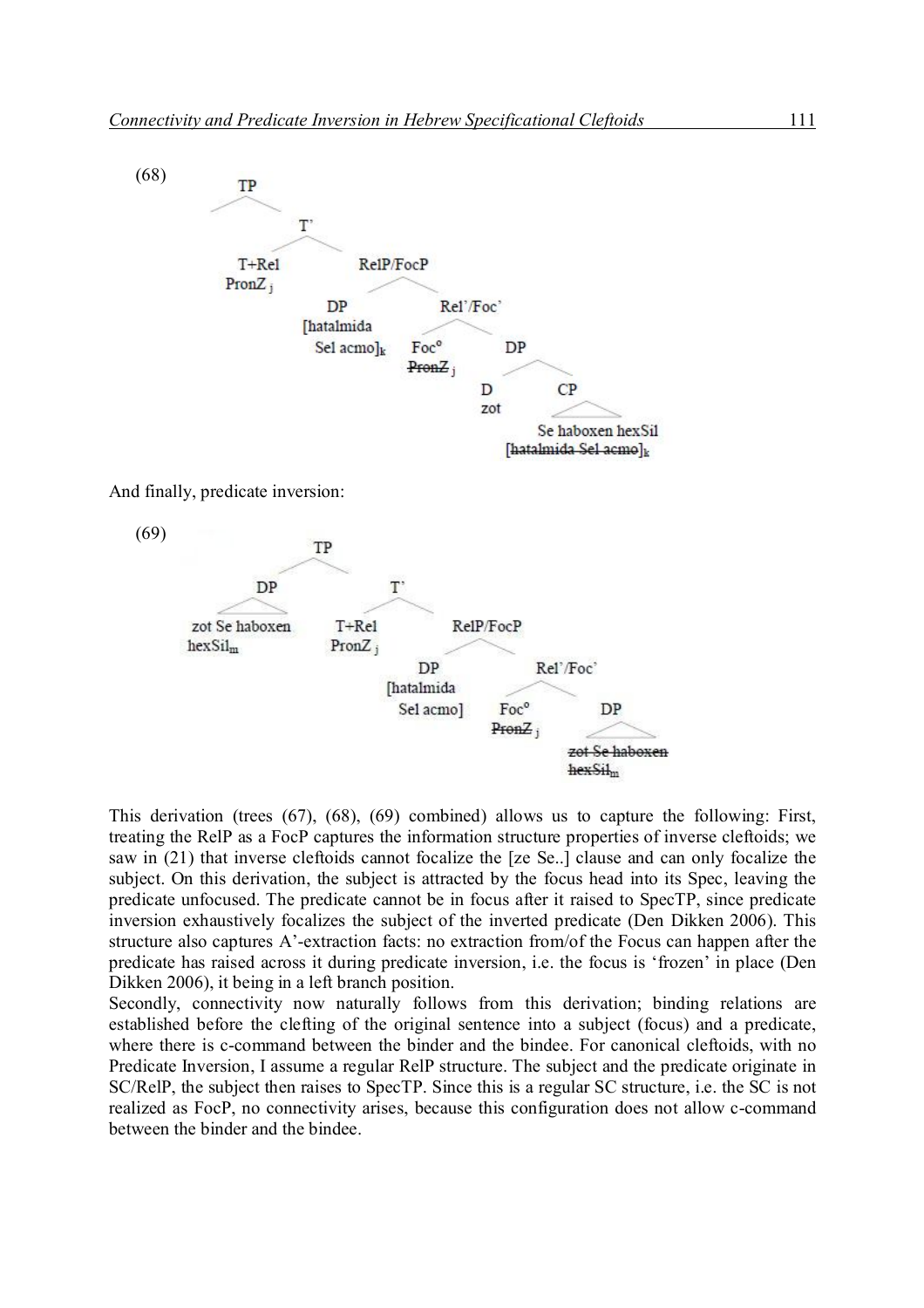Furthermore, we saw that inverse cleftoids do not license NPI connectivity ((15b), repeated in (70)):

(70) \*ze Se hi **lo** mac'a ba-marpe'a Selanu ze rofe Se mevin the-one that she neg. found in-the-clinic our PronZ doctor that understands **davar ve-xaci davar** be-psixologiya thing and half thing in psychology 'The one she haven't found in our clinic is a doctor who knows anything about psychology'.

This also follows from the proposed analysis; since for NPI connectivity the licensing of the NPI item is triggered by the presence of negation on the surface, it is not possible after predicate inversion has taken place: negation sits in the [ze Se] clause which has risen to SpecTP and cannot c-command the NPI in SpecFocP<sup>30</sup>.

### **5**x**Conclusions**

-

In this paper I showed how the puzzle of connectivity surrounding specificational pseudoclefts can be naturally explained by examining Hebrew cleftoids. I have presented evidence in favor of analyzing them along the lines of syntactic approaches, via the mechanism of predicate inversion, based on their behavior with respect to syntactic phenomena of SC embedding, A' extraction, asymmetries in connectivity and information structure and presented semantic and syntactic evidence against the equative and the ellipsis approaches. The big problem of predicate inversion analyses, namely the inability to capture connectivity phenomena in a sufficient way, was solved by positing a FocP as a realization of the RelP of inverse cleftoids, which comes naturally when the copula is viewed as a realization of a focus head. Connectivity thus follows from this analysis.

A number of open issues still remain, which do not fall in the scope of the present paper but are currently under investigation and are worth mentioning here. Hebrew has two pronominal copulas, PronH and PronZ, thoroughly discussed in the literature (Doron 1983, Rapaport 1987, Rothstein 1995, 2001, Greenberg 2002, 2008, Sichel 1997, Shlonsky 2000, Heller 1999, 2002 and more). Many analyses have been suggested in the literature to account for the differences between them, however none of them can account for the full range of data. For example, Heller (1999) proposes that PronH is found in predicational sentences and lexicalizes a predication relation, while PronZ has the semantics of equation; Sichel (1997) argues that PronH is the realization of AgrS<sup>o</sup>, while PronZ occupies a lower AgrO<sup>o</sup> position, based on differences in agreement between the two, while Greenberg (2008) proposes to unify the former analyses with the hypothesis that post-copular APs in PronZ sentences modify a null N.

 $30$  NPIs are possible in the parallel pseudocleft in (15a) since, presumably, this is a pseudocleft of Type A on Den Dikken et al's (2000) typology: it is marginal on the inverse order and it does allow a full IP in the counterweight:<br>(i) ma Se hi lo racta la'asot ze limco rofe Se mevin davar ve xaci davar be-psixologiya  $(i)$  ma Se hi lo racta la'asot ze

what that she neg. wanted to-do PronZ to-find doctor that understands thing and half thing in psychology 'What she didn't want to do is to find a doctor who knows anything about psychology'.

Also because there is no semantic clash between the existential presupposition (which is present only in cleftoids and not in pseudoclefts (cf.§2.1) and the negation.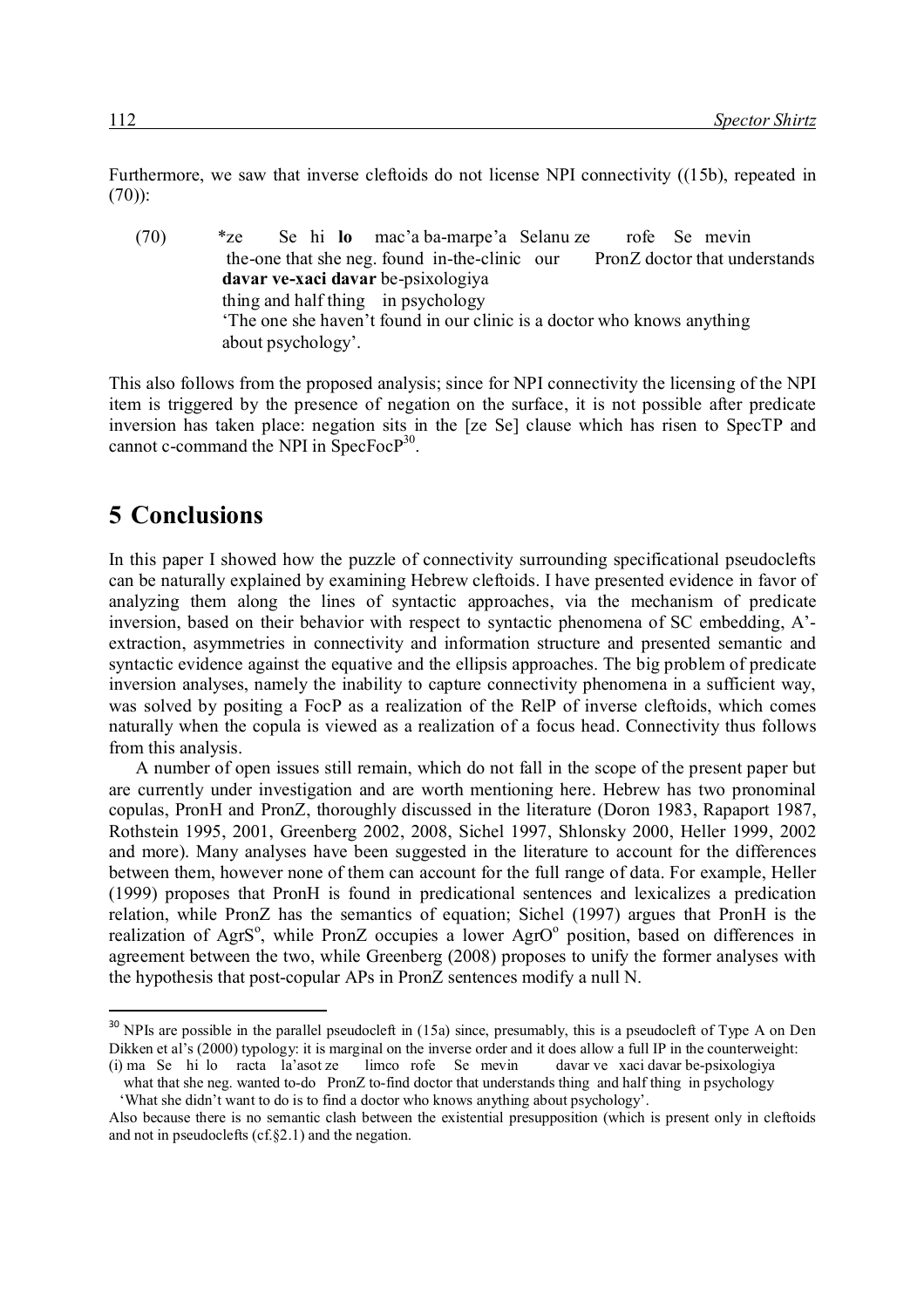What has been noted by Heller (1999) for Hebrew pseudoclefts and relevant also for Hebrew cleftoids is that only pseudoclefts with PronZ license connectivity. Consider (71), where this is demonstrated by cleftoids:

| (71) | a. ze |  | Se ha-boxen <sub>i</sub> mexapes ze et acmo <sub>i</sub> |  |
|------|-------|--|----------------------------------------------------------|--|
|      |       |  | the-one that the-examiner searches PronZ acc. himself    |  |
|      |       |  | The one that the examiner looks for is himself.          |  |

 b. \*ze Se ha-boxeni mexapes hu et acmo<sup>i</sup> the-one that the-examiner searches PronH acc. himself 'The one that the examiner looks for is himself'.

To Heller's observation I add the following: PronZ is not a sufficient condition for the presence of connectivity in these cases. Another obligatory condition is predicate inversion, since only the inverse cleftoids with PronZ license connectivity:

- (72) a. ze Se ha-boxeni mexapes ze et acmo<sup>i</sup> the-one that the-examiner searches PronZ acc. himself 'The one that the examiner looks for is himself'.
	- b. \*et acmo ze ze Se ha-boxen mexapes acc. himself PronZ the-one that the-examiner searches 'Himself is the one that the examiner looks for'.

Unfortunately, Heller's proposal that PronZ is equative and PronH is predicational cannot be maintained; we saw that cleftoids can be canonical and inverse with PronH and with PronZ and that in neither case they are equative<sup>31</sup>. Connectivity is also not a sufficient criterion to render a sentence an equative status, if one does not adopt semantic approaches to connectivity in terms of equation of semantic types (Jacobson 1994, Heller 1999, 2002, Sharvit 1999, Schlenker 1998, 2003). Thus, on the present analysis, we are left with the question of why specificational cleftoids with PronH allow predicate inversion but do not allow connectivity. Since on the present analysis, inversion with PronZ was tied to the realization of PronZ as a low focus head, a possibility that comes to mind is to pursue a line of thought suggested by Sichel (1997); PronZ, on this analysis, is a low copular head, maintaining Doron's (1983) original observation that PronH is located higher, in T. Maybe what allows inversion in PronH sentences, while disallowing connectivity, is a different realization of RelP, not as FocP, since PronH would not be a realization of focus head. However, more research is needed to answer this intricate question. For now I conclude that the proposed analysis in terms of realization of RelP as FocP is a special derivation for cases with connectivity. Since connectivity is a special phenomenon, limited to a subclass of specificational copular sentences, it is not peculiar to assume a special derivation for cases with connectivity.

<sup>-</sup> $31$  Cf. also Greenberg (2008) for additional counterexamples to this generalization.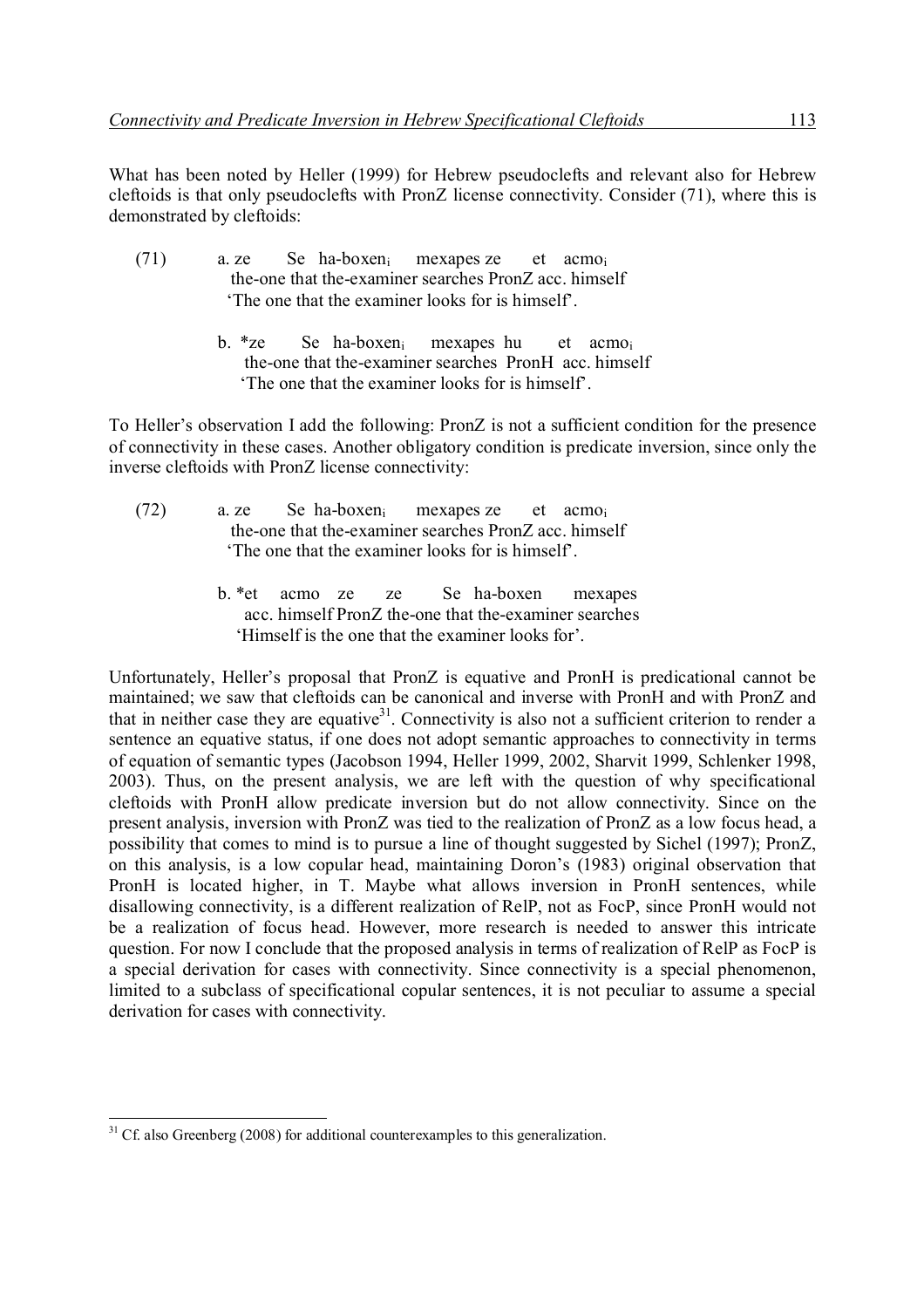## **References**

- Adger, David and Gillian Ramchand. 2003. "Predication and equation". *Linguistic Inquiry* 34 (3), 325–359.
- Belletti, Adriana. 2002. "Aspects of the low IP area". In *The structure of IP and CP: The cartography of syntactic structures 2.* Luigi Rizzi (ed.).16-51. Oxford: Oxford University Press.
- Belletti, Adriana. 2008. *Structures and Strategies*. NY: Routledge.

Belletti, Adriana. 2012. "Clefts again". Handout from *Syntactic Cartography: Where do we go from here?*. Geneva. 7/06/2012.

- Bianchi, Valentina. 2004. Resumptive relatives and LF chains. In *The Structure of CP and IP* Luigi Rizzi (ed.). 76-114. New York/Oxford: Oxford University Press.
- Chomsky, Noam. 1982. *Some Concepts and Consequences of the Theory of Government and Binding.* Cambridge, MA: MIT Press.
- Chomsky, Noam. 1986. *Barriers*. Cambridge, MA: MIT Press.
- Cinque, Guglielmo. 2010. "On a selective 'violation' of the complex NP constraint". In *Structure Preserved: Studies in syntax for Jan Koster*. J.W. Zwart & M. de Vries (eds.) 81-90. Amsterdam: John Benjamins.
- Declerck, Renaat. 1988. *Studies on Copular Sentences, Clefts and Pseudoclefts*. Dordrecht: Foris.
- Den Dikken, Marcel, Andre Meinunger & Chris Wilder. 2000. "Pseudoclefts and Ellipsis"*, Studia Linguistica* 54: 41–89.
- Den Dikken, Marcel. 2005. "Specificational copular sentences and pseudoclefts". In Martin Everaert and Henk van Riemsdijk (eds.), *The Blackwell Companion to Syntax*. Oxford: Blackwell.
- Den Dikken, Marcel. 2006. *Relators and Linkers. The Syntax of Predication, Predicate Inversion, and Copulas*. Cambridge, MA: MIT Press.
- Doron, Edit. 1982/2011. "Syntax and semantics of resumptive pronouns". Reprinted in *Resumptive Pronouns at the Interfaces*, A. Rouveret (ed.) 289-318. Amsterdam/Philadelphia: John Benjamins.
- Doron, Edit. 1983. *Verbless Predicates in Hebrew*. PhD. thesis, University of Texas at Austin.

Frascarelli, Mara and Annarita Puglielli. 2005. "The Focus System in Cushitic Languages", in P. Fronzaroli and P. Marrassini (eds.), *Proceedings of the 10th Hamito-Semitic Congress*. Afroasiatic Linguistics.

- Frascarelli, Mara. 2010. "Narrow focus, clefting and predicate inversion". *Lingua* 120, 2121- 2147.
- Erteschik-Shir, Nomi. 1997. *The Dynamics of Focus Structure*. Cambridge: Cambridge University Press.
- Geist, Ljudmila. 2007. "Predication and Equation in Copular Sentences: Russian vs. English". *Existence: Semantics and Syntax.* Studies in Linguistics and Philosophy, Volume 84. pp. 79- 105.
- Greenberg, Yael. 2002. "The Manifestation of Genericity in the Tense Aspect System of Hebrew Nominal Sentences", in Ouhalla, Jamal & Shlonsky, Ur (eds.) *Themes in the Syntax of Arabic and Hebrew*. Dordrecht:Kluwer.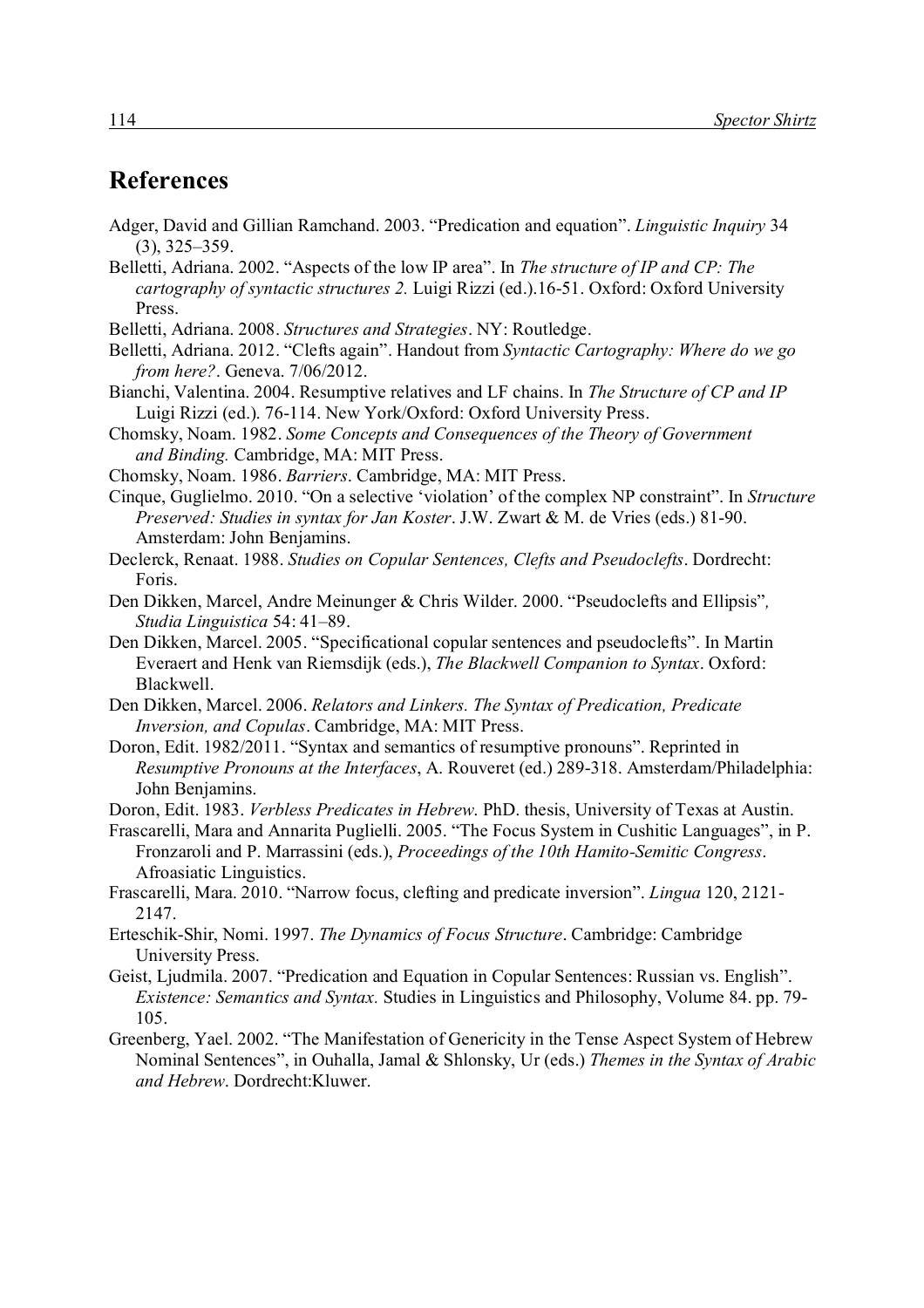- Greenberg, Yael. 2008. "Predication and equation in Hebrew (nonpseudocleft) copular sentences", in S. Armon-Lotem, G. Danon, and S. Rothstein (eds.), *Current Issues in Generative Hebrew Linguistics*, John Benjamins: Amsterdam.
- Heggie, Lorie. 1988. *The Syntax of Copular Structures*. PhD. thesis, USC.
- Heller, Daphna. 1999. *The Syntax and Semantics of Specificational Pseudoclefts in Hebrew.* M.A. thesis, Tel Aviv University.
- Heller, Daphna. 2002. "On the relation of connectivity and specificational pseudoclefts". *Natural Language Semantics* 10 (4), 243–284.
- Heycock, Caroline and Anthony Kroch. 1998. "Inversion and equation in copular sentences". In *Papers in Linguistics* 10, Artemis Alexiadou, Nanna Fuhrhop, Ursula Kleinhenz, and Paul

Law (eds.), 71-87. Berlin: Zentrum fuer allgemeine Sprachwissenschaft.

- Heycock, Caroline and Anthony Kroch. 1999. "Pseudocleft connectedness: Implications for the LF interface level". *Linguistic Inquiry* 30 (3), 365–397.
- Heycock, Caroline and Anthony Kroch. 2002. "Topic, focus, and syntactic representations". In L. Mikkelsen and C. Potts (Eds.), *Proceedings of WCCFL 21*, pp. 101–125. Somerville, MA: Cascadilla Press.
- Higgins, F. Roger. 1973. *The Pseudo-cleft Construction in English*. PhD. thesis, Cambridge, MA: MIT. Published by Garland Press, New York, 1979.
- Jacobson, Pauline. 1994. "Binding connectivity in copular sentences". In *Proceedings of SALT IV*, M.Harvey and L.Santelmann (eds.), 161-178. Ithaca, N.Y.: Cornell University.
- Kayne, Richard. 1994. *The Antisymmetry of Syntax*. Cambridge, MA: MIT Press.
- Mikkelsen, Line. 2002. "Specification is not inverted predication". In Masako Hirotani (ed.) *Proceedings of NELS* 32, 403-422. University of Massachusetts, Amherst: GLSA.
- Mikkelsen, Line. 2005. *Copular Clauses: Specification, Predication and Equation*. Amsterdam: John Benjamins.
- Mikkelsen, Line. 2011. "Copular clauses". In Claudia Maienborn, Klaus von Heusinger, and Paul Portner (eds.) *Semantics: An International Handbook of Natural Language Meaning*, volume 2, 1805-1829. Berlin: Mouton de Gruyter
- Moro, Andrea. 1990. "There-raising: Principles across levels". Paper presented at the 1990 *GLOW Colloquium*, Cambridge, England.
- Moro, Andrea. 1997. *The Raising of Predicates: Predicative Noun Phrases and the Theory of Clause Structure*. Cambridge: Cambridge University Press.
- Ouhalla, Jamal. 2000. "Focus and Clefts". In *The Grammar of Focus*. Georges Rebuschi and Laurie Tuller (eds). John Benjamins.
- Partee, Barbara H. 1986. "Ambiguous pseudoclefts with unambiguous be". In S. Berman, J. Choe, and J.McDonough (eds.), *Proceedings of NELS 16*, pp. 354–366. Amherst, MA: GLSA.
- Partee, Barbara H. 1987. "Noun phrase interpretation and type-shifting principles". In J. Groenendijk, D. de Jong, and M. Stokhof (eds.), *Studies in discourse representation theory and the theory of generalized quantifiers*, pp. 115–143. Dordrect: Foris.
- Percus, Orin. 1997. "Prying Open the Cleft". In *Proceedings of NELS* 27, K. Kusumoto (ed.), p. 337-351.
- Rapoport, Tova R. 1987. *Copular, nominal, and small clauses: A study of Israeli Hebrew*. PhD thesis, MIT.
- Rizzi, Luigi. 1990. *Relativized Minimality*. MIT Press, Cambridge, Mass.